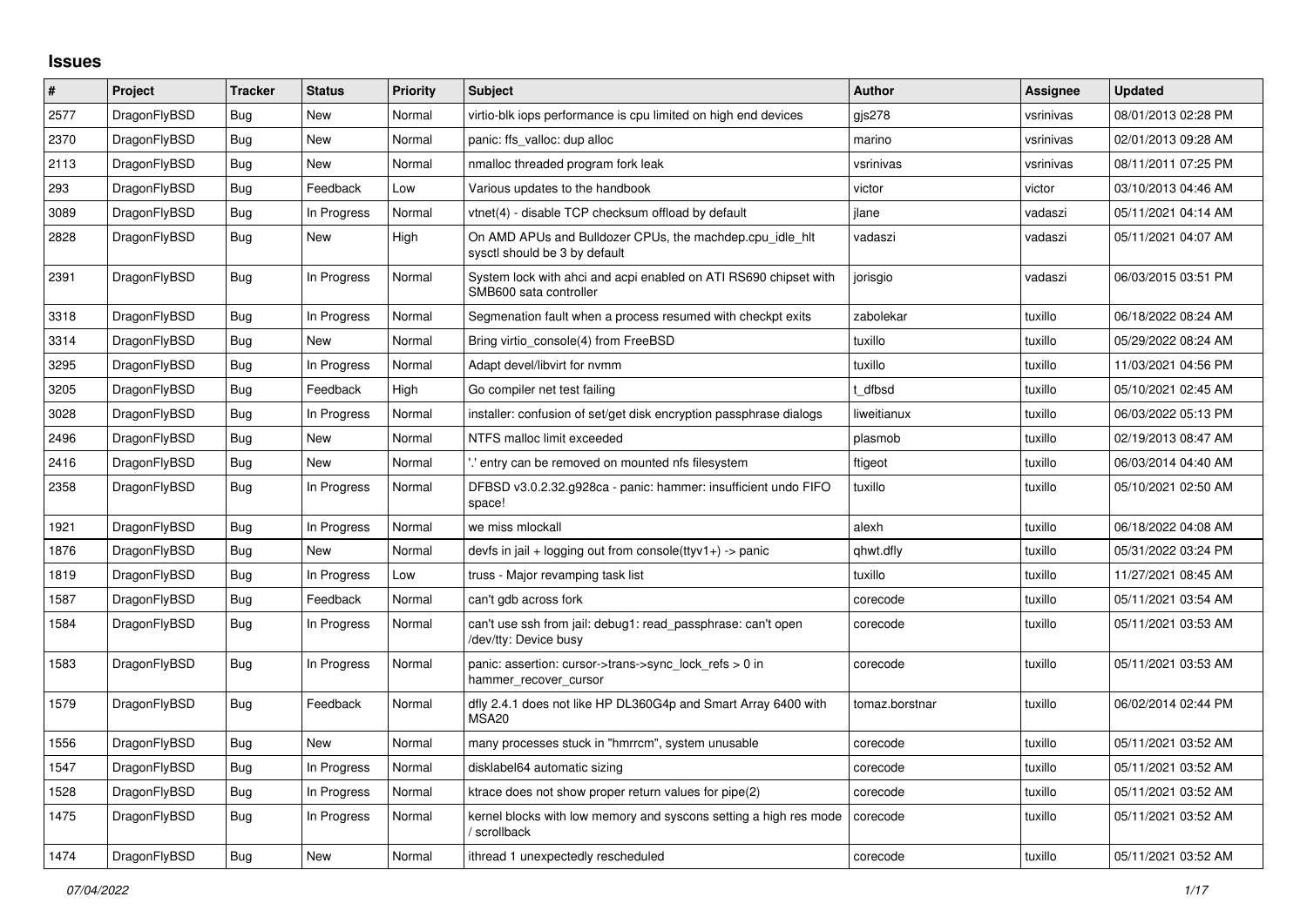| #    | Project      | <b>Tracker</b> | <b>Status</b> | <b>Priority</b> | Subject                                                                                                                                                  | <b>Author</b> | Assignee  | <b>Updated</b>      |
|------|--------------|----------------|---------------|-----------------|----------------------------------------------------------------------------------------------------------------------------------------------------------|---------------|-----------|---------------------|
| 1469 | DragonFlyBSD | <b>Bug</b>     | In Progress   | Normal          | Hammer history security concern                                                                                                                          | corecode      | tuxillo   | 05/11/2021 03:52 AM |
| 1442 | DragonFlyBSD | <b>Bug</b>     | New           | Normal          | blocking SIGSEGV and triggering a segment violation produces an<br>all CPU consuming process                                                             | corecode      | tuxillo   | 05/11/2021 03:52 AM |
| 1440 | DragonFlyBSD | <b>Bug</b>     | New           | Normal          | ptrace/gdb doesn't work after process blocks SIGTRAP                                                                                                     | corecode      | tuxillo   | 05/11/2021 03:52 AM |
| 1428 | DragonFlyBSD | <b>Bug</b>     | Feedback      | Low             | POSIX.1e implementation is too old                                                                                                                       | hasso         | tuxillo   | 05/11/2021 04:00 AM |
| 1397 | DragonFlyBSD | <b>Bug</b>     | Feedback      | Normal          | jobs -I output inconsistency when called from script                                                                                                     | Anonymous     | tuxillo   | 05/15/2022 05:07 AM |
| 1390 | DragonFlyBSD | <b>Bug</b>     | In Progress   | Normal          | Use id_t type for {get,set}priority()                                                                                                                    | Anonymous     | tuxillo   | 07/05/2019 02:18 AM |
| 1293 | DragonFlyBSD | <b>Bug</b>     | New           | Normal          | 2.2.1-REL Installer Request                                                                                                                              | mk            | tuxillo   | 05/11/2021 04:00 AM |
| 1287 | DragonFlyBSD | <b>Bug</b>     | Feedback      | Normal          | altq configuration doesn't work                                                                                                                          | corecode      | tuxillo   | 05/11/2021 03:51 AM |
| 1198 | DragonFlyBSD | <b>Bug</b>     | New           | High            | DDB loops panic in db read bytes                                                                                                                         | corecode      | tuxillo   | 05/11/2021 03:51 AM |
| 1030 | DragonFlyBSD | <b>Bug</b>     | In Progress   | Normal          | msdosfs umount panic                                                                                                                                     | corecode      | tuxillo   | 05/11/2021 03:51 AM |
| 998  | DragonFlyBSD | <b>Bug</b>     | In Progress   | Normal          | Unconfiguring a vn while it is mounted                                                                                                                   | rumcic        | tuxillo   | 05/11/2021 04:00 AM |
| 911  | DragonFlyBSD | <b>Bug</b>     | Feedback      | Normal          | kidload/kernel linker can exceed malloc reserve and panic system                                                                                         | corecode      | tuxillo   | 05/11/2021 03:51 AM |
| 901  | DragonFlyBSD | <b>Bug</b>     | Feedback      | Normal          | route show needs to get data from all cpus                                                                                                               | corecode      | tuxillo   | 05/11/2021 03:50 AM |
| 847  | DragonFlyBSD | <b>Bug</b>     | Feedback      | Normal          | processes getting stuck on mount point                                                                                                                   | corecode      | tuxillo   | 05/11/2021 03:50 AM |
| 781  | DragonFlyBSD | <b>Bug</b>     | In Progress   | Normal          | fdisk uses wrong geometry on usb flash drives                                                                                                            | corecode      | tuxillo   | 05/11/2021 03:50 AM |
| 742  | DragonFlyBSD | <b>Bug</b>     | In Progress   | Normal          | umount problems with multiple mounts                                                                                                                     | corecode      | tuxillo   | 06/25/2022 04:02 AM |
| 731  | DragonFlyBSD | <b>Bug</b>     | New           | Normal          | system freeze on "slice too large"                                                                                                                       | corecode      | tuxillo   | 06/25/2022 04:01 AM |
| 2585 | DragonFlyBSD | <b>Bug</b>     | New           | Normal          | Dfly 3.4.3 on ESXi 5.1, HP Smart Array P410 passthrough<br>recognised, but not functioning                                                               | yggdrasil     | swildner  | 05/09/2022 08:14 AM |
| 2265 | DragonFlyBSD | <b>Bug</b>     | New           | Normal          | mbsrtowcs does not properly handle invalid mbstate t in ps                                                                                               | c.turner1     | swildner  | 01/10/2012 07:56 PM |
| 2252 | DragonFlyBSD | <b>Bug</b>     | New           | Low             | snd hda not useable if loaded via /boot/loader.conf                                                                                                      | xbit          | swildner  | 12/14/2011 12:23 AM |
| 1714 | DragonFlyBSD | <b>Bug</b>     | New           | Low             | hwpmc                                                                                                                                                    | alexh         | swildner  | 08/18/2012 02:03 PM |
| 341  | DragonFlyBSD | <b>Bug</b>     | New           | Normal          | Vinum erroneously repors devices as busy                                                                                                                 | corecode      | swildner  | 01/21/2012 04:50 AM |
| 1769 | DragonFlyBSD | <b>Bug</b>     | New           | Normal          | panic: assertion: _tp->tt_msg->tt_cpuid == mycpuid in<br>tcp_callout_active                                                                              | pavalos       | sjg       | 05/15/2022 11:07 AM |
| 1532 | DragonFlyBSD | Bug            | <b>New</b>    | Low             | jemalloc doesn't work on DragonFly                                                                                                                       | hasso         | sjg       | 08/02/2011 01:14 AM |
| 1302 | DragonFlyBSD | <b>Bug</b>     | In Progress   | Normal          | Checkpoint regression?                                                                                                                                   | sjg           | sjg       | 07/10/2013 05:22 PM |
| 2825 | DragonFlyBSD | Bug            | <b>New</b>    | High            | 3x dhclient = hanging system (objcache exhausted)                                                                                                        | jaccovonb     | sepherosa | 05/11/2021 03:55 AM |
| 168  | DragonFlyBSD | <b>Bug</b>     | In Progress   | Normal          | Livelocked limit engaged while trying to setup IPW wireless                                                                                              | mschacht      | sepherosa | 05/11/2021 04:05 AM |
| 2822 | DragonFlyBSD | <b>Bug</b>     | New           | Normal          | USB 3.0 stick throws "reading primary partition table: error<br>accessing offset 000[] for 152" error, while the stick works on any<br>other OS I tested | revuwa        | profmakx  | 06/29/2015 05:56 AM |
| 2746 | DragonFlyBSD | <b>Bug</b>     | New           | Normal          | some fraction of xterms started from the xmonad window manager<br>get killed with SIGALRM                                                                | isenmann      | profmakx  | 12/28/2014 02:51 AM |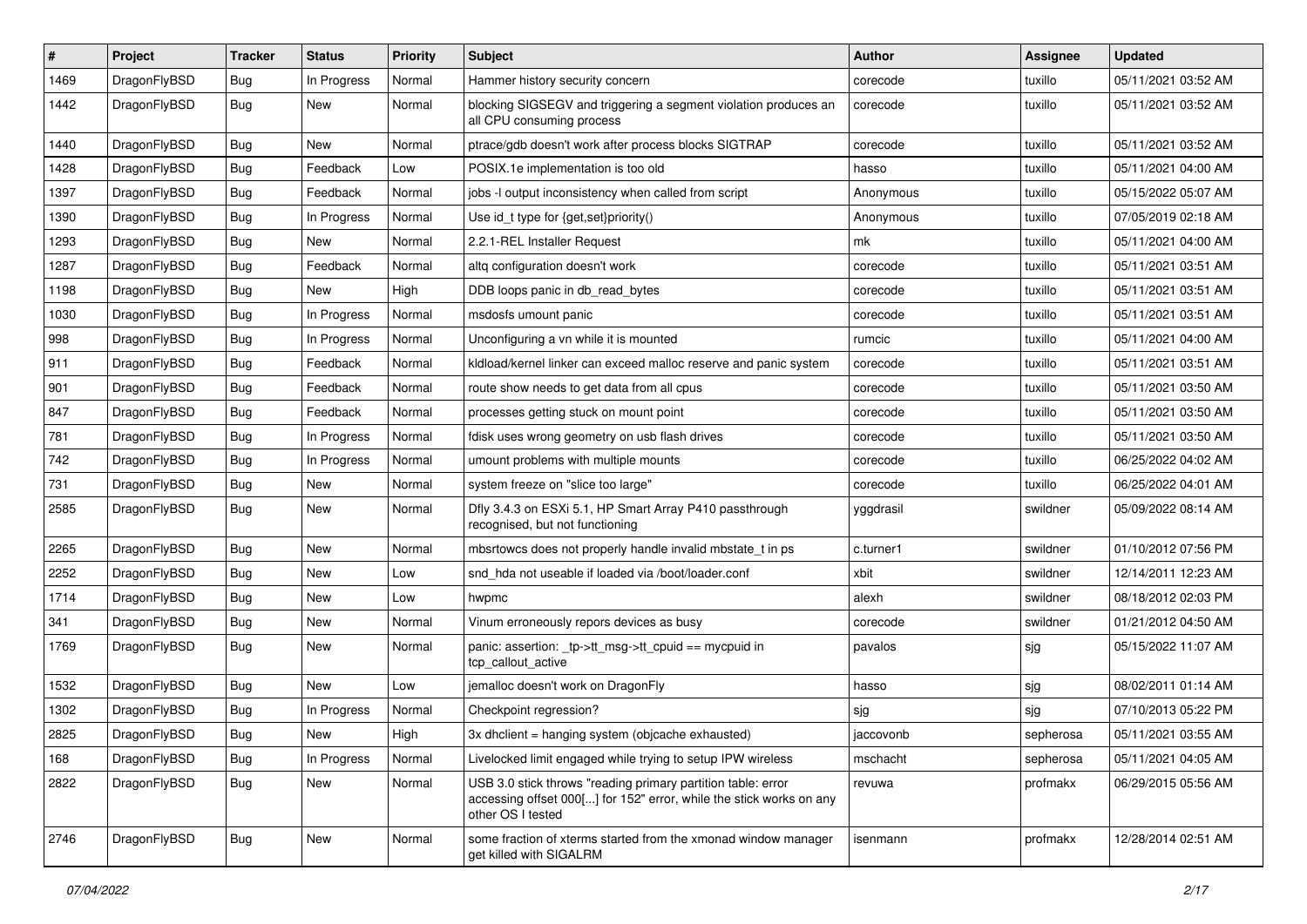| $\sharp$ | <b>Project</b> | <b>Tracker</b> | <b>Status</b> | <b>Priority</b> | <b>Subject</b>                                                                                            | <b>Author</b>   | Assignee | <b>Updated</b>      |
|----------|----------------|----------------|---------------|-----------------|-----------------------------------------------------------------------------------------------------------|-----------------|----------|---------------------|
| 600      | DragonFlyBSD   | <b>Bug</b>     | <b>New</b>    | Low             | sys/libkern/karc4random                                                                                   | robin carey5    | profmakx | 01/19/2015 03:07 AM |
| 2549     | DragonFlyBSD   | Bug            | In Progress   | Normal          | netgraph7: Kernel page fault.                                                                             | russiane39      | nant     | 05/10/2013 11:20 PM |
| 679      | DragonFlyBSD   | Bug            | <b>New</b>    | Low             | Netgraph backward compatibility for old *LEN constants                                                    | nant            | nant     | 02/18/2014 05:45 AM |
| 1969     | DragonFlyBSD   | <b>Bug</b>     | <b>New</b>    | Normal          | pf-related network problem                                                                                | pavalos         | lentferj | 02/01/2011 06:57 PM |
| 385      | DragonFlyBSD   | Bug            | Feedback      | Low             | Mail archive address removal                                                                              | justin          | justin   | 03/09/2013 11:24 AM |
| 1964     | DragonFlyBSD   | <b>Bug</b>     | <b>New</b>    | Normal          | iwn (panic assertion : wlan_assert_serialized)                                                            | simm.ptr        | josepht  | 02/01/2011 12:57 PM |
| 1946     | DragonFlyBSD   | Bug            | <b>New</b>    | Normal          | ieee80211 panic                                                                                           | pavalos         | josepht  | 01/27/2011 06:00 PM |
| 2870     | DragonFlyBSD   | Bug            | <b>New</b>    | High            | Broken text and icons when glamor acceleration is used                                                    | 375gnu          | ftigeot  | 01/31/2016 12:13 AM |
| 1593     | DragonFlyBSD   | <b>Bug</b>     | Feedback      | Normal          | panic: assertion: $ccb == ap > ap$ err $ccb$ in ahci put err $ccb$                                        | ftigeot         | ftigeot  | 05/15/2022 05:09 AM |
| 2819     | DragonFlyBSD   | Bug            | In Progress   | Normal          | Random micro system freezes after a week of uptime                                                        | ftigeot         | dillon   | 08/16/2015 08:46 PM |
| 2092     | DragonFlyBSD   | <b>Bug</b>     | <b>New</b>    | Normal          | Panic: Bad link elm 0x next->prev != elm                                                                  | masterblaster   | dillon   | 12/04/2011 12:49 PM |
| 2037     | DragonFlyBSD   | Bug            | Feedback      | Normal          | Panic Bad link elm while building packages                                                                | ftigeot         | dillon   | 04/21/2011 07:20 AM |
| 1831     | DragonFlyBSD   | Bug            | Feedback      | High            | HAMMER "malloc limit exceeded" panic                                                                      | eocallaghan     | dillon   | 06/04/2022 04:38 AM |
| 1411     | DragonFlyBSD   | Bug            | Feedback      | Normal          | Burning doesn't work with ahci(4)                                                                         | hasso           | dillon   | 05/11/2021 04:00 AM |
| 1127     | DragonFlyBSD   | Bug            | Feedback      | Low             | cdrom drive not detected                                                                                  | tgr             | corecode | 01/15/2015 08:55 AM |
| 2353     | DragonFlyBSD   | <b>Bug</b>     | In Progress   | Normal          | panic: assertion "gd->gd_spinlocks_wr == 0" failed in<br>bsd4 schedulerclock                              | jaydg           | alexh    | 11/28/2012 01:57 AM |
| 2100     | DragonFlyBSD   | Bug            | Feedback      | Normal          | devfs related panic                                                                                       | sepherosa       | alexh    | 07/10/2011 02:29 PM |
| 1538     | DragonFlyBSD   | <b>Bug</b>     | <b>New</b>    | Low             | mountroot should probe file systems                                                                       | corecode        | alexh    | 11/24/2010 06:35 PM |
| 1430     | DragonFlyBSD   | Bug            | New           | Normal          | Buggy $w(1)$ ?                                                                                            | hasso           | alexh    | 11/24/2010 08:09 AM |
| 3319     | DragonFlyBSD   | <b>Bug</b>     | <b>New</b>    | Normal          | setproctitle() calls can change effect of later setproctitle() calls                                      | tonyc           |          | 06/29/2022 06:10 PM |
| 3317     | DragonFlyBSD   | Bug            | In Progress   | Normal          | Network vtnet0 not working on Hetzner cloud                                                               | mneumann        |          | 06/18/2022 03:55 AM |
| 3316     | DragonFlyBSD   | <b>Bug</b>     | <b>New</b>    | Normal          | hammer2 dirent create() allows creating >1 dirents with the same<br>name                                  | tkusumi         |          | 06/05/2022 12:35 PM |
| 3313     | DragonFlyBSD   | <b>Bug</b>     | <b>New</b>    | Normal          | Can't boot from my live USB at all. The kernel loading process<br>hangs.                                  | rempas          |          | 06/03/2022 12:16 AM |
| 3311     | DragonFlyBSD   | Bug            | <b>New</b>    | Low             | TrueCrypt support may cause kernel crash                                                                  | arcade@b1t.name |          | 04/29/2022 06:19 AM |
| 3310     | DragonFlyBSD   | <b>Bug</b>     | In Progress   | Normal          | NVMM+QEMU fail to boot with UEFI: Mem Assist Failed<br>[gpa=0xfffffff0]                                   | liweitianux     |          | 01/11/2022 03:22 PM |
| 3302     | DragonFlyBSD   | <b>Bug</b>     | <b>New</b>    | Normal          | Will not boot on System76 Lemur Pro (lemp10)                                                              | piecuch         |          | 11/03/2021 10:21 AM |
| 3301     | DragonFlyBSD   | <b>Bug</b>     | <b>New</b>    | Normal          | Gkrellm from the packages is not showing logged in users in main<br>window, logged in users always $== 0$ | adrian          |          | 01/08/2022 04:24 AM |
| 3300     | DragonFlyBSD   | Bug            | <b>New</b>    | Normal          | Running Xvnc from TigerVNC package through the INETD daemon<br>in TCP WAIT mode fails hard                | adrian          |          | 01/08/2022 04:25 AM |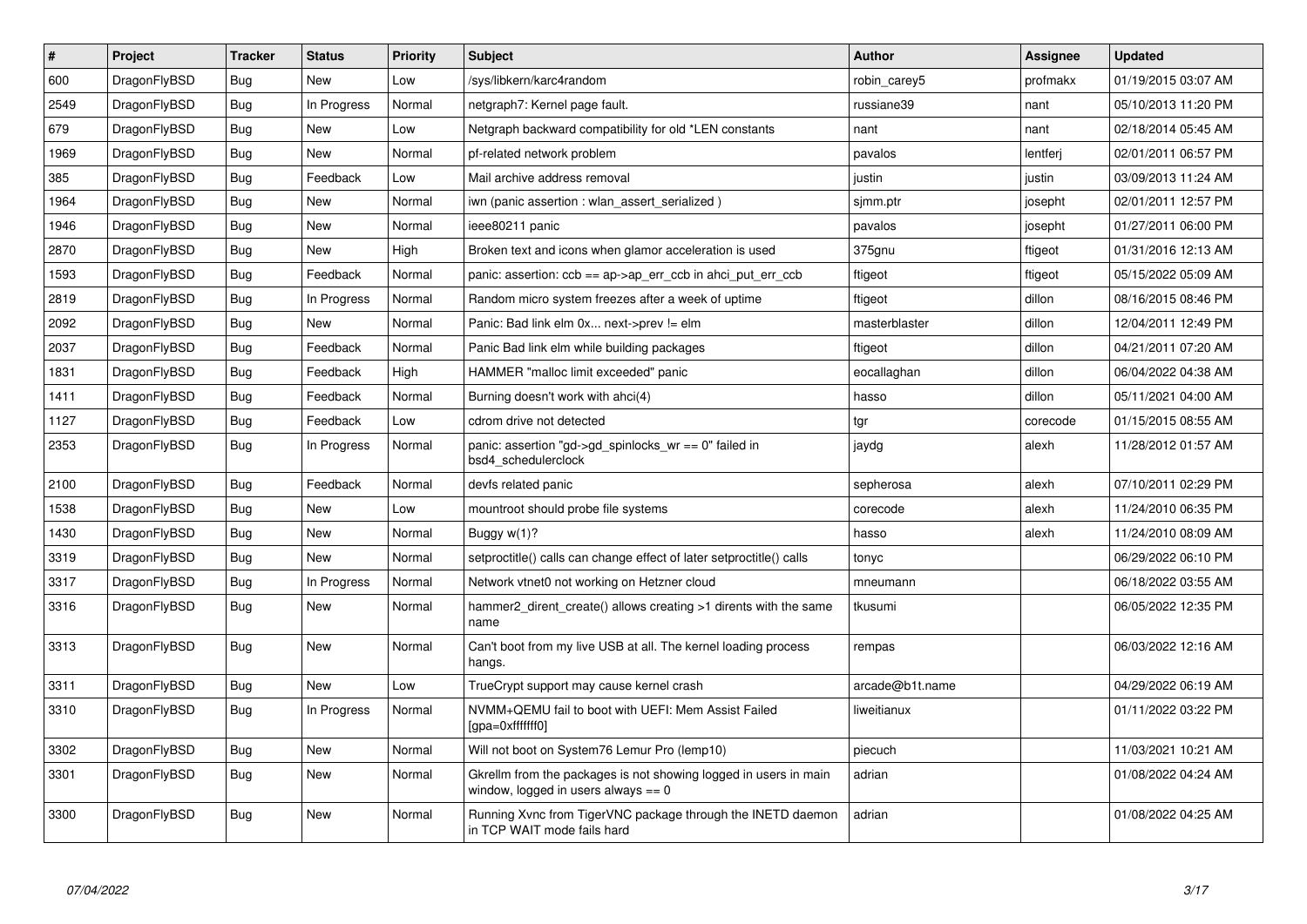| $\pmb{\#}$ | Project      | <b>Tracker</b> | <b>Status</b> | <b>Priority</b> | Subject                                                                                    | Author            | <b>Assignee</b> | <b>Updated</b>      |
|------------|--------------|----------------|---------------|-----------------|--------------------------------------------------------------------------------------------|-------------------|-----------------|---------------------|
| 3299       | DragonFlyBSD | Bug            | In Progress   | Normal          | DragonFlyBSD reports utterly wrong uptime (most of the time, right<br>after booting in)    | adrian            |                 | 11/11/2021 01:43 PM |
| 3298       | DragonFlyBSD | Bug            | <b>New</b>    | Normal          | Running "w" and having logged in via XDM through VNC, "w" prints<br>an extra error message | piecuch           |                 | 10/25/2021 09:16 AM |
| 3284       | DragonFlyBSD | <b>Bug</b>     | <b>New</b>    | Normal          | Wrong towlower() result for U+038A                                                         | bhaible           |                 | 07/10/2021 03:34 AM |
| 3283       | DragonFlyBSD | <b>Bug</b>     | New           | Normal          | mknodat() cannot create FIFOs                                                              | bhaible           |                 | 07/10/2021 03:34 AM |
| 3282       | DragonFlyBSD | Bug            | <b>New</b>    | Normal          | unexpected errno value from fopen()                                                        | bhaible           |                 | 07/10/2021 03:34 AM |
| 3281       | DragonFlyBSD | <b>Bug</b>     | New           | Normal          | Crash after leaving unattended for a while                                                 | bhaible           |                 | 07/10/2021 03:32 AM |
| 3280       | DragonFlyBSD | <b>Bug</b>     | New           | Normal          | KMS console and i915(4) not working in 6.0                                                 | cmusser           |                 | 07/10/2021 03:35 AM |
| 3278       | DragonFlyBSD | <b>Bug</b>     | New           | Normal          | Second screen image is distorted                                                           | arcade@b1t.name   |                 | 07/10/2021 03:36 AM |
| 3269       | DragonFlyBSD | <b>Bug</b>     | In Progress   | Normal          | Is double-buffer'd buf still required by HAMMER2?                                          | tkusumi           |                 | 05/12/2021 04:09 PM |
| 3266       | DragonFlyBSD | Bug            | <b>New</b>    | High            | Filesystems broken due to "KKASSERT(count &<br>TOK_COUNTMASK);"                            | tkusumi           |                 | 03/15/2021 01:21 PM |
| 3252       | DragonFlyBSD | <b>Bug</b>     | <b>New</b>    | Normal          | tcsetattr/tcgetattr set errno incorrectly on non-TTY                                       | tonyc             |                 | 10/26/2020 09:34 PM |
| 3249       | DragonFlyBSD | <b>Bug</b>     | <b>New</b>    | Normal          | HAMMER2 fsync(2) not working properly                                                      | tkusumi           |                 | 09/21/2020 07:07 AM |
| 3247       | DragonFlyBSD | <b>Bug</b>     | New           | Normal          | Kernel panic doing nothing much                                                            | phma              |                 | 09/12/2020 11:40 PM |
| 3246       | DragonFlyBSD | Bug            | New           | Normal          | HAMMER2 unable to handle ENOSPC properly                                                   | tkusumi           |                 | 09/04/2020 11:11 AM |
| 3245       | DragonFlyBSD | <b>Bug</b>     | <b>New</b>    | Normal          | panic: free: guard1x fail, i915 load from loader.conf                                      | polachok          |                 | 08/21/2020 10:36 AM |
| 3243       | DragonFlyBSD | <b>Bug</b>     | New           | Normal          | SMART status not reported properly for SSD disks                                           | daftaupe          |                 | 09/09/2020 11:03 PM |
| 3240       | DragonFlyBSD | Bug            | <b>New</b>    | High            | compile error because of openssl with /usr/dports/security/rhash for<br>mysql 8 install    | <b>UlasSAYGIN</b> |                 | 06/04/2020 08:05 AM |
| 3239       | DragonFlyBSD | <b>Bug</b>     | New           | Normal          | unable to SIGKILL glitched emacs                                                           | piecuch           |                 | 05/26/2020 03:30 AM |
| 3238       | DragonFlyBSD | <b>Bug</b>     | <b>New</b>    | Normal          | race conditions when printing from vkernel console                                         | piecuch           |                 | 05/19/2020 02:50 PM |
| 3235       | DragonFlyBSD | <b>Bug</b>     | New           | Normal          | Kernel panic in devfs_vnops.c                                                              | mneumann          |                 | 04/28/2020 07:00 AM |
| 3231       | DragonFlyBSD | Bug            | New           | Normal          | wifi drops on 5.8                                                                          | tse               |                 | 04/06/2020 05:08 AM |
| 3228       | DragonFlyBSD | <b>Bug</b>     | New           | Low             | pfi_kif_unref: state refcount <= 0 in dmesg                                                | justin            |                 | 03/05/2021 06:39 AM |
| 3226       | DragonFlyBSD | <b>Bug</b>     | New           | Normal          | Xorg freezes in vm: thread stuck in "objtrm1"                                              | peeter            |                 | 04/08/2020 02:10 AM |
| 3225       | DragonFlyBSD | <b>Bug</b>     | <b>New</b>    | Normal          | nfsd freeze when using gemu                                                                | tse               |                 | 03/17/2020 11:52 AM |
| 3224       | DragonFlyBSD | Bug            | New           | Normal          | Kernel panic when trying to ping6                                                          | zhtw              |                 | 03/08/2020 08:55 AM |
| 3222       | DragonFlyBSD | i Bug          | New           | Normal          | gcc - undefined reference to '__atomic_load' (missing libatomic?)                          | mneumann          |                 | 02/08/2020 02:45 AM |
| 3219       | DragonFlyBSD | Bug            | New           | Normal          | x11/xorg port can not be build                                                             | UlasSAYGIN        |                 | 03/31/2020 08:57 AM |
| 3218       | DragonFlyBSD | <b>Bug</b>     | New           | Normal          | Kernel panics are not sent to comconsole when booted over EFI                              | mqudsi            |                 | 12/02/2019 08:52 PM |
| 3217       | DragonFlyBSD | <b>Bug</b>     | New           | Normal          | rescue tools: make install fails if rescue folder doesn't exist                            | t_dfbsd           |                 | 11/27/2019 08:16 PM |
| 3215       | DragonFlyBSD | <b>Bug</b>     | New           | Normal          | Hang in tcdrain(3) after write(3)                                                          | noloader          |                 | 11/25/2019 03:08 PM |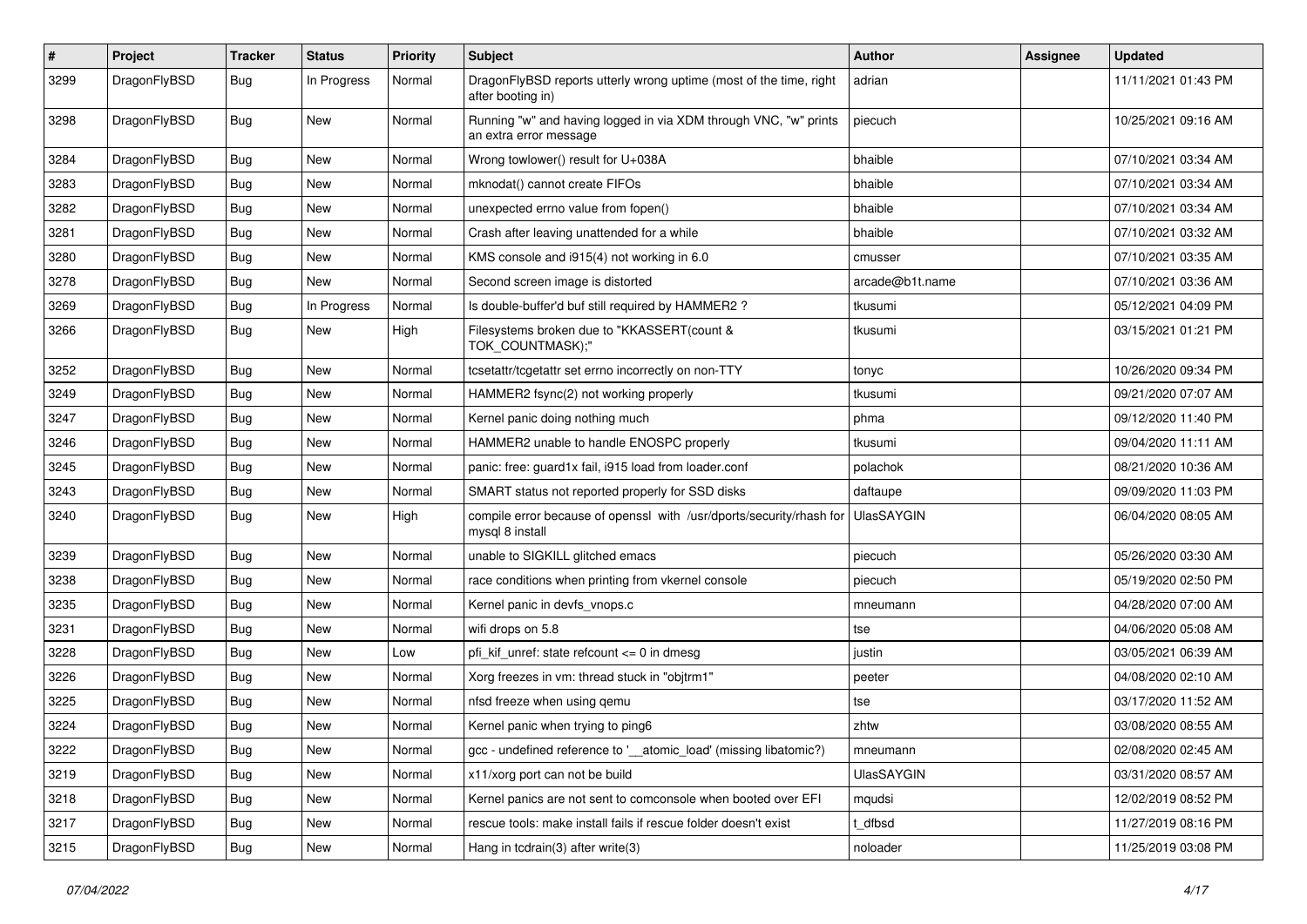| $\vert$ # | Project      | <b>Tracker</b> | <b>Status</b> | <b>Priority</b> | Subject                                                                                                                                                     | <b>Author</b>   | Assignee | <b>Updated</b>      |
|-----------|--------------|----------------|---------------|-----------------|-------------------------------------------------------------------------------------------------------------------------------------------------------------|-----------------|----------|---------------------|
| 3209      | DragonFlyBSD | <b>Bug</b>     | <b>New</b>    | Normal          | svc has some minor bugs                                                                                                                                     | arcade@b1t.name |          | 10/24/2019 09:08 AM |
| 3208      | DragonFlyBSD | Bug            | <b>New</b>    | Normal          | Crash related to nfsd                                                                                                                                       | tse             |          | 06/11/2020 05:52 AM |
| 3199      | DragonFlyBSD | <b>Bug</b>     | <b>New</b>    | Normal          | PFS label not found panic                                                                                                                                   | tse             |          | 08/21/2019 03:51 AM |
| 3197      | DragonFlyBSD | <b>Bug</b>     | <b>New</b>    | Normal          | DragonFly upgrades                                                                                                                                          | tse             |          | 04/18/2020 04:18 PM |
| 3196      | DragonFlyBSD | Bug            | <b>New</b>    | Normal          | test issue after redmine upgrade (2)                                                                                                                        | tuxillo         |          | 07/05/2019 04:33 AM |
| 3194      | DragonFlyBSD | <b>Bug</b>     | <b>New</b>    | High            | Hammer kernel crash on mirror-stream of PFS after upgrade<br>(assertion "cursor->flags &<br>HAMMER_CURSOR_ITERATE_CHECK" failed in<br>hammer btree iterate) | Anonymous       |          | 06/29/2019 01:32 PM |
| 3189      | DragonFlyBSD | Bug            | <b>New</b>    | Normal          | Allow DragonFly Mail Agent to accept an alternate config via<br>command line switch                                                                         | iang            |          | 08/16/2021 12:42 AM |
| 3184      | DragonFlyBSD | <b>Bug</b>     | <b>New</b>    | Normal          | tsleep(9) return value when PCATCH specified                                                                                                                | tkusumi         |          | 04/03/2019 06:49 AM |
| 3170      | DragonFlyBSD | Bug            | <b>New</b>    | Normal          | repeatable nfsd crash                                                                                                                                       | tse             |          | 06/11/2020 05:52 AM |
| 3165      | DragonFlyBSD | <b>Bug</b>     | New           | Normal          | Looping at boot time                                                                                                                                        | gop             |          | 12/28/2018 01:04 PM |
| 3157      | DragonFlyBSD | Bug            | <b>New</b>    | Normal          | TP-Link UE300 not working in 5.2-RELEASE                                                                                                                    | tuxillo         |          | 11/15/2018 02:08 PM |
| 3152      | DragonFlyBSD | <b>Bug</b>     | Feedback      | Normal          | Console's size in ttyv0 and single user mode is sticking to 80x25,<br>while ttyv1 can make use of the whole screen                                          | overtime        |          | 02/24/2019 01:08 AM |
| 3143      | DragonFlyBSD | Bug            | <b>New</b>    | Normal          | assertion "0" failed in hammer2 inode xop chain sync                                                                                                        | cbin            |          | 07/18/2018 12:50 PM |
| 3141      | DragonFlyBSD | <b>Bug</b>     | <b>New</b>    | Normal          | dhclient blocks boot process                                                                                                                                | rowo            |          | 12/16/2018 11:01 AM |
| 3139      | DragonFlyBSD | Bug            | <b>New</b>    | Normal          | USB Mouse Does Not Work in DragonflyBSD guest on VirtualBox                                                                                                 | chiguy1256      |          | 06/24/2018 10:14 PM |
| 3134      | DragonFlyBSD | <b>Bug</b>     | <b>New</b>    | Normal          | RFC 3021 (/31 networks) appear to be unsupported                                                                                                            | jailbird        |          | 05/16/2018 11:03 PM |
| 3132      | DragonFlyBSD | Bug            | <b>New</b>    | Low             | unifdef mined                                                                                                                                               | bcallah         |          | 04/26/2018 08:34 PM |
| 3129      | DragonFlyBSD | <b>Bug</b>     | <b>New</b>    | High            | Kernel panic with 5.2.0 on A2SDi-4C-HLN4F                                                                                                                   | stateless       |          | 04/24/2018 12:50 AM |
| 3124      | DragonFlyBSD | <b>Bug</b>     | <b>New</b>    | High            | DragonFlyBSD 5.0.2 with Hammer2 with UEFI install doesn't boot                                                                                              | wiesl           |          | 06/18/2019 05:07 AM |
| 3120      | DragonFlyBSD | Bug            | <b>New</b>    | Normal          | Intel AC 8260 firmware does not load                                                                                                                        | Vintodrimmer    |          | 08/28/2018 03:30 AM |
| 3117      | DragonFlyBSD | <b>Bug</b>     | <b>New</b>    | Normal          | Problem with colours if "intel" video-driver used                                                                                                           | dpostolov       |          | 01/07/2018 11:35 PM |
| 3116      | DragonFlyBSD | Bug            | <b>New</b>    | Normal          | da0 detects on very big volume if to remove usb install stick and<br>reboot on Intel NUC5PPYH                                                               | dpostolov       |          | 01/07/2018 09:40 PM |
| 3113      | DragonFlyBSD | Bug            | In Progress   | Urgent          | Booting vKernel fails due being out of swap space                                                                                                           | tcullen         |          | 05/11/2021 04:14 AM |
| 3111      | DragonFlyBSD | <b>Bug</b>     | In Progress   | High            | Mouse lags every second heavily under X11                                                                                                                   | mneumann        |          | 12/12/2017 09:46 PM |
| 3110      | DragonFlyBSD | Bug            | <b>New</b>    | Normal          | crash with ipfw3 under load                                                                                                                                 | bnegre82        |          | 12/09/2017 06:22 AM |
| 3107      | DragonFlyBSD | <b>Bug</b>     | <b>New</b>    | Low             | ACPI interrupt storm when loading i915 on Lenovo T460                                                                                                       | oyvinht         |          | 07/15/2020 07:01 AM |
| 3101      | DragonFlyBSD | Bug            | <b>New</b>    | Low             | PFI CGI install not working in dragonflybsd 5.0.1 USB install                                                                                               | bnegre82        |          | 05/11/2021 04:14 AM |
| 3076      | DragonFlyBSD | Bug            | <b>New</b>    | Normal          | sys/dev/netif/ig_hal/e1000_ich8lan.c:1594: sanity checking mixup?                                                                                           | dcb             |          | 10/11/2017 01:58 AM |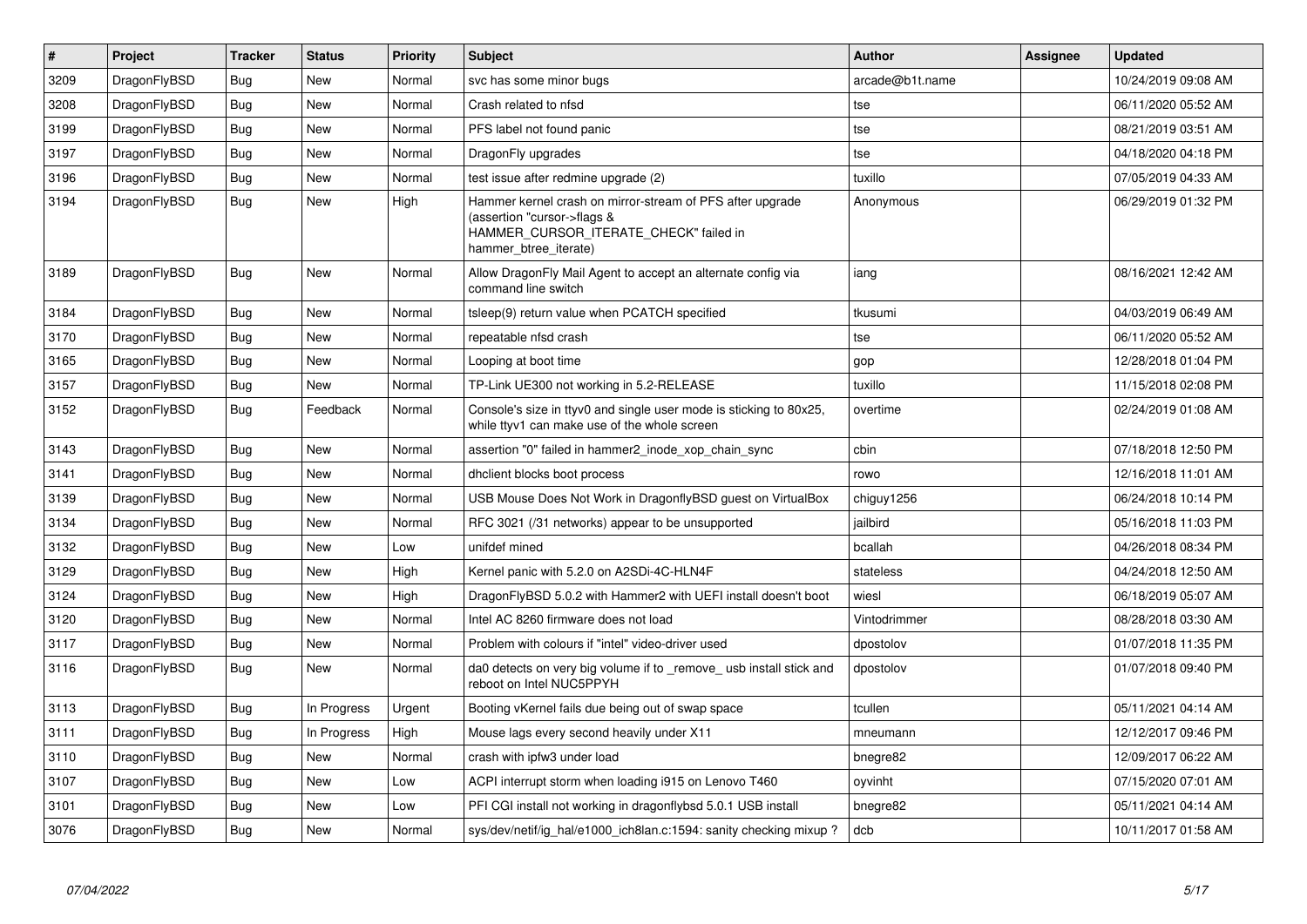| #    | Project      | <b>Tracker</b> | <b>Status</b> | <b>Priority</b> | Subject                                                                                                 | Author                 | Assignee | <b>Updated</b>      |
|------|--------------|----------------|---------------|-----------------|---------------------------------------------------------------------------------------------------------|------------------------|----------|---------------------|
| 3052 | DragonFlyBSD | <b>Bug</b>     | <b>New</b>    | Normal          | panic DragonFly v4.8.1-RELEASE by mounting a malformed NTFS<br>image [64.000]                           | open.source@ribose.com |          | 08/14/2017 03:22 AM |
| 3051 | DragonFlyBSD | <b>Bug</b>     | <b>New</b>    | Normal          | panic DragonFly v4.8.1-RELEASE by mounting a malformed NTFS<br>image [12.000]                           | open.source@ribose.com |          | 08/14/2017 03:20 AM |
| 3049 | DragonFlyBSD | Bug            | <b>New</b>    | Normal          | panic DragonFly v4.8.1-RELEASE by mounting a malformed<br>msdosfs image [12.128]                        | open.source@ribose.com |          | 08/14/2017 02:53 AM |
| 3047 | DragonFlyBSD | <b>Bug</b>     | New           | Normal          | HAMMER critical write error                                                                             | samuel                 |          | 06/19/2019 09:50 AM |
| 3036 | DragonFlyBSD | Bug            | New           | Normal          | panic in icmp redirect start() ASSERT IN NETISR(0)                                                      | tautolog               |          | 05/11/2017 07:27 PM |
| 3035 | DragonFlyBSD | <b>Bug</b>     | New           | Normal          | panic: assertion "cpu >= 0 && cpu < ncpus" failed in netisr_cpuport<br>at /usr/src/sys/net/netisr2.h:87 | masu                   |          | 05/11/2017 01:24 AM |
| 3029 | DragonFlyBSD | <b>Bug</b>     | New           | Normal          | Running DflyBSD 4.8 on FreeBSD bhyve as a guest                                                         | iron                   |          | 05/13/2022 04:33 AM |
| 3025 | DragonFlyBSD | <b>Bug</b>     | New           | Normal          | sys/dev/powermng/powernow/powernow.c:284: bad comparison?                                               | dcb                    |          | 09/23/2017 07:45 AM |
| 3024 | DragonFlyBSD | Bug            | <b>New</b>    | Low             | sys/dev/netif/wi/if_wi.c:1090]: (style) Redundant condition                                             | dcb                    |          | 04/11/2017 11:56 AM |
| 3022 | DragonFlyBSD | Bug            | New           | Normal          | sys/dev/netif/ath/ath/if ath.c:2142: strange bitmask?                                                   | dcb                    |          | 04/11/2017 11:49 AM |
| 3021 | DragonFlyBSD | <b>Bug</b>     | In Progress   | Normal          | sys/dev/drm/i915/i915_gem_stolen.c:115]: (error) Signed integer<br>overflow for expression '65535<<20'  | dcb                    |          | 04/11/2017 12:46 PM |
| 3018 | DragonFlyBSD | Bug            | <b>New</b>    | Normal          | sys/bus/u4b/wlan/if_run.c:5464]: (style) Redundant condition                                            | dcb                    |          | 04/11/2017 11:26 AM |
| 3011 | DragonFlyBSD | <b>Bug</b>     | In Progress   | Normal          | dragonfly/sys/dev/netif/re/re.c: suspicious code ?                                                      | dcb                    |          | 07/29/2017 01:26 AM |
| 3006 | DragonFlyBSD | <b>Bug</b>     | <b>New</b>    | Normal          | boot0cfg: panic in kern_udev.c in function _udev_dict_set_cstr when<br>installing in VirtualBox         | MichiGreat             |          | 04/01/2017 02:22 PM |
| 2994 | DragonFlyBSD | Bug            | <b>New</b>    | Normal          | Intermittent boot hangs after git: hammer - HAMMER Version 7                                            | davshao                |          | 03/30/2017 02:06 PM |
| 2972 | DragonFlyBSD | Bug            | New           | Normal          | ipfw3 "deny to me" does not work correctly                                                              | mneumann               |          | 12/27/2016 12:11 PM |
| 2970 | DragonFlyBSD | <b>Bug</b>     | <b>New</b>    | Normal          | kernel 4.7: "Is -I" causes panic on UDF filesystem: "bgetvp -<br>overlapping buffer"                    | peeter                 |          | 12/21/2016 02:46 AM |
| 2958 | DragonFlyBSD | Bug            | Feedback      | Normal          | Hammer FS dies during pruning after massive write load                                                  | neilb                  |          | 10/11/2016 04:20 AM |
| 2957 | DragonFlyBSD | <b>Bug</b>     | Feedback      | Normal          | swapoff -a followed by swapon -a doesn't give your swap back                                            | neilb                  |          | 10/09/2016 04:17 AM |
| 2936 | DragonFlyBSD | Bug            | New           | Normal          | loader.efi crashes while loading kernel                                                                 | spaceille              |          | 08/20/2016 06:17 AM |
| 2931 | DragonFlyBSD | <b>Bug</b>     | New           | Low             | 'gdb' of 'vkernel' unable to print backtrace                                                            | tofergus               |          | 07/26/2016 01:51 PM |
| 2930 | DragonFlyBSD | <b>Bug</b>     | <b>New</b>    | High            | 'objcache' causes panic during 'nfs_readdir'                                                            | tofergus               |          | 07/26/2016 01:09 PM |
| 2924 | DragonFlyBSD | <b>Bug</b>     | New           | Normal          | cat -v fails to tag characters in extended table with M- prefix with<br>some locales                    | sevan                  |          | 07/11/2016 07:18 AM |
| 2917 | DragonFlyBSD | <b>Bug</b>     | <b>New</b>    | Normal          | da8: reading primary partition table: error accessing offset<br>000000000000 for 512                    | liweitianux            |          | 05/11/2021 08:43 PM |
| 2915 | DragonFlyBSD | Bug            | New           | High            | Hammer mirror-copy problem                                                                              | t_dfbsd                |          | 08/25/2016 05:28 AM |
| 2898 | DragonFlyBSD | <b>Bug</b>     | New           | Normal          | HAMMER panic                                                                                            | pavalos                |          | 11/03/2018 07:05 AM |
| 2892 | DragonFlyBSD | <b>Bug</b>     | New           | Normal          | swap_pager:indefinite wait bufferf error                                                                | <b>Ihmwzy</b>          |          | 02/21/2016 10:32 PM |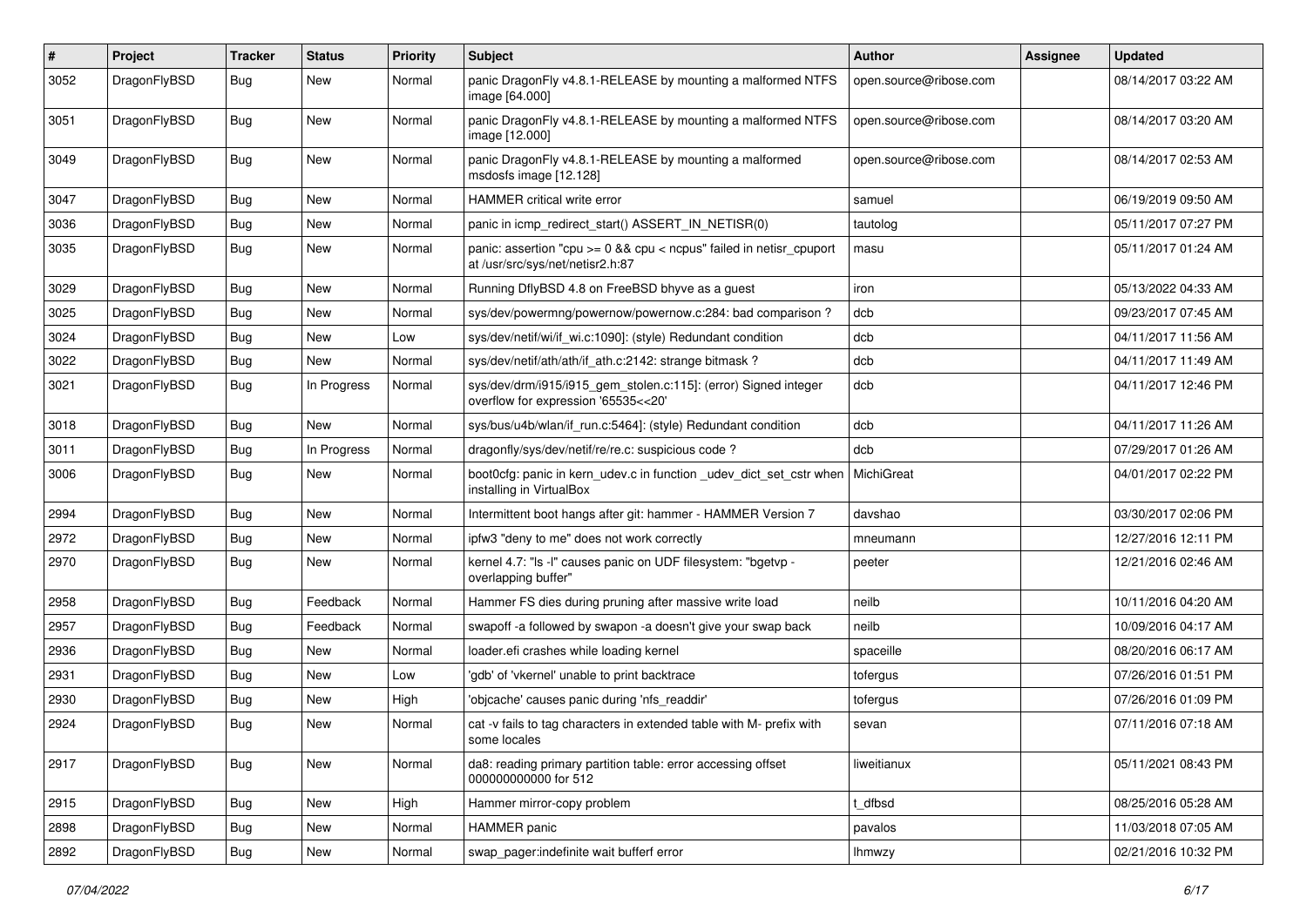| $\sharp$ | Project      | <b>Tracker</b> | <b>Status</b> | <b>Priority</b> | Subject                                                                                                              | <b>Author</b>    | Assignee | <b>Updated</b>      |
|----------|--------------|----------------|---------------|-----------------|----------------------------------------------------------------------------------------------------------------------|------------------|----------|---------------------|
| 2891     | DragonFlyBSD | Bug            | New           | Normal          | Kernel panic in IEEE802.11 related code                                                                              | shamaz           |          | 05/29/2016 05:49 PM |
| 2890     | DragonFlyBSD | Bug            | New           | Normal          | not able to boot usb installer on Toshiba Chromebook 2                                                               | johnnywhishbone  |          | 02/22/2016 03:42 AM |
| 2887     | DragonFlyBSD | Bug            | New           | Low             | Missing extattr_namespace_to_string and<br>extattr_string_to_namespace functions                                     | rubenk           |          | 02/06/2016 05:09 AM |
| 2886     | DragonFlyBSD | Bug            | <b>New</b>    | Normal          | dragonfly mail agent: sending a testmail causes high system load                                                     | worf             |          | 02/05/2016 05:53 AM |
| 2882     | DragonFlyBSD | Bug            | New           | Low             | bridge sends packets from individual interfaces                                                                      | arcade@b1t.name  |          | 01/09/2016 12:43 PM |
| 2881     | DragonFlyBSD | Bug            | New           | Normal          | Pulseaudio hangs/resets system when starting X11                                                                     | mneumann         |          | 01/09/2016 03:08 AM |
| 2878     | DragonFlyBSD | Bug            | <b>New</b>    | Low             | [fix] CCVER problem when using clang and cpu extensions<br>(intrinsics)                                              | arcade@b1t.name  |          | 06/24/2016 04:25 AM |
| 2877     | DragonFlyBSD | Bug            | New           | Low             | sed fails when working with UTF-8 locale and non-UTF symbols                                                         | arcade@b1t.name  |          | 12/30/2015 11:20 AM |
| 2874     | DragonFlyBSD | Bug            | New           | Normal          | make world DESTDIR=/emptydir fails                                                                                   | pascii           |          | 12/25/2015 07:04 AM |
| 2863     | DragonFlyBSD | Bug            | New           | Normal          | HAMMER synch tid is zero                                                                                             | shamaz           |          | 12/12/2015 11:24 PM |
| 2859     | DragonFlyBSD | Bug            | New           | Low             | Installer configuration menu always highlights "Select timezone", no<br>matter which step was last completed.        | cgag             |          | 12/02/2015 01:54 PM |
| 2858     | DragonFlyBSD | Bug            | New           | Low             | Installer "Local or UTC" question should have "No" selected by<br>default.                                           | cgag             |          | 12/02/2015 01:18 PM |
| 2857     | DragonFlyBSD | Bug            | <b>New</b>    | Normal          | hammer stalls via bitcoin-qt                                                                                         | tkusumi          |          | 11/30/2015 06:52 AM |
| 2852     | DragonFlyBSD | Bug            | New           | Normal          | Hammer File System - hangs on undo during system boot / mount -<br>will not recover on DragonFlyBSD newer than 3.6.0 | abale            |          | 05/11/2021 04:07 AM |
| 2840     | DragonFlyBSD | Bug            | <b>New</b>    | Normal          | wrong voltage is reported                                                                                            | yellowrabbit2010 |          | 09/11/2015 06:09 PM |
| 2835     | DragonFlyBSD | Bug            | New           | Normal          | /usr/include/c++/5.0/bits/c++locale.h likes<br>POSIX_C_SOURCE>=200809                                                | davshao          |          | 11/18/2015 03:40 AM |
| 2820     | DragonFlyBSD | Bug            | <b>New</b>    | Normal          | TP-Link USB Wi-Fi adapter cannot be reattached to the system                                                         | shamaz           |          | 05/22/2015 09:45 PM |
| 2816     | DragonFlyBSD | Bug            | <b>New</b>    | Normal          | A multitasking process being debugged can get stuck                                                                  | phma             |          | 05/19/2015 03:57 AM |
| 2812     | DragonFlyBSD | Bug            | <b>New</b>    | Normal          | Panic on Intel DE3815TYKHE                                                                                           | tmorp            |          | 05/14/2015 03:14 PM |
| 2809     | DragonFlyBSD | Bug            | New           | Normal          | hammer mirror-stream                                                                                                 | masu             |          | 04/10/2015 12:33 AM |
| 2808     | DragonFlyBSD | <b>Bug</b>     | <b>New</b>    | Normal          | X freeze by switching between X and VT - results in black screen                                                     | lukesky333       |          | 05/11/2021 03:55 AM |
| 2806     | DragonFlyBSD | <b>Bug</b>     | New           | Normal          | failed to configure a link-local address on ath0 (errno = 22)                                                        | Chingyuan        |          | 05/25/2021 01:00 AM |
| 2803     | DragonFlyBSD | <b>Bug</b>     | <b>New</b>    | Normal          | HAMMER: Warning: UNDO area too small!                                                                                | ftigeot          |          | 03/11/2015 03:42 PM |
| 2802     | DragonFlvBSD | Bug            | <b>New</b>    | Normal          | USB Wifi urtwn0 crash from cd boot                                                                                   | opvalues         |          | 03/10/2015 01:07 AM |
| 2799     | DragonFlyBSD | Bug            | New           | Normal          | Fatal trap 12 caused by moused(8) -p /dev/cual0                                                                      | opvalues         |          | 03/04/2015 11:01 PM |
| 2797     | DragonFlyBSD | Bug            | In Progress   | Low             | vkernels with & without machdep.pmap mmu optimize                                                                    | yellowrabbit2010 |          | 11/27/2021 08:06 AM |
| 2788     | DragonFlyBSD | <b>Bug</b>     | <b>New</b>    | Normal          | ioctl GSLICEINFO: Not working for vnode slice                                                                        | mneumann         |          | 02/12/2015 07:49 AM |
| 2738     | DragonFlyBSD | <b>Bug</b>     | New           | Normal          | Hammer: Strange behavior when trying to recover old version of<br>moved file                                         | roland           |          | 11/20/2014 08:02 AM |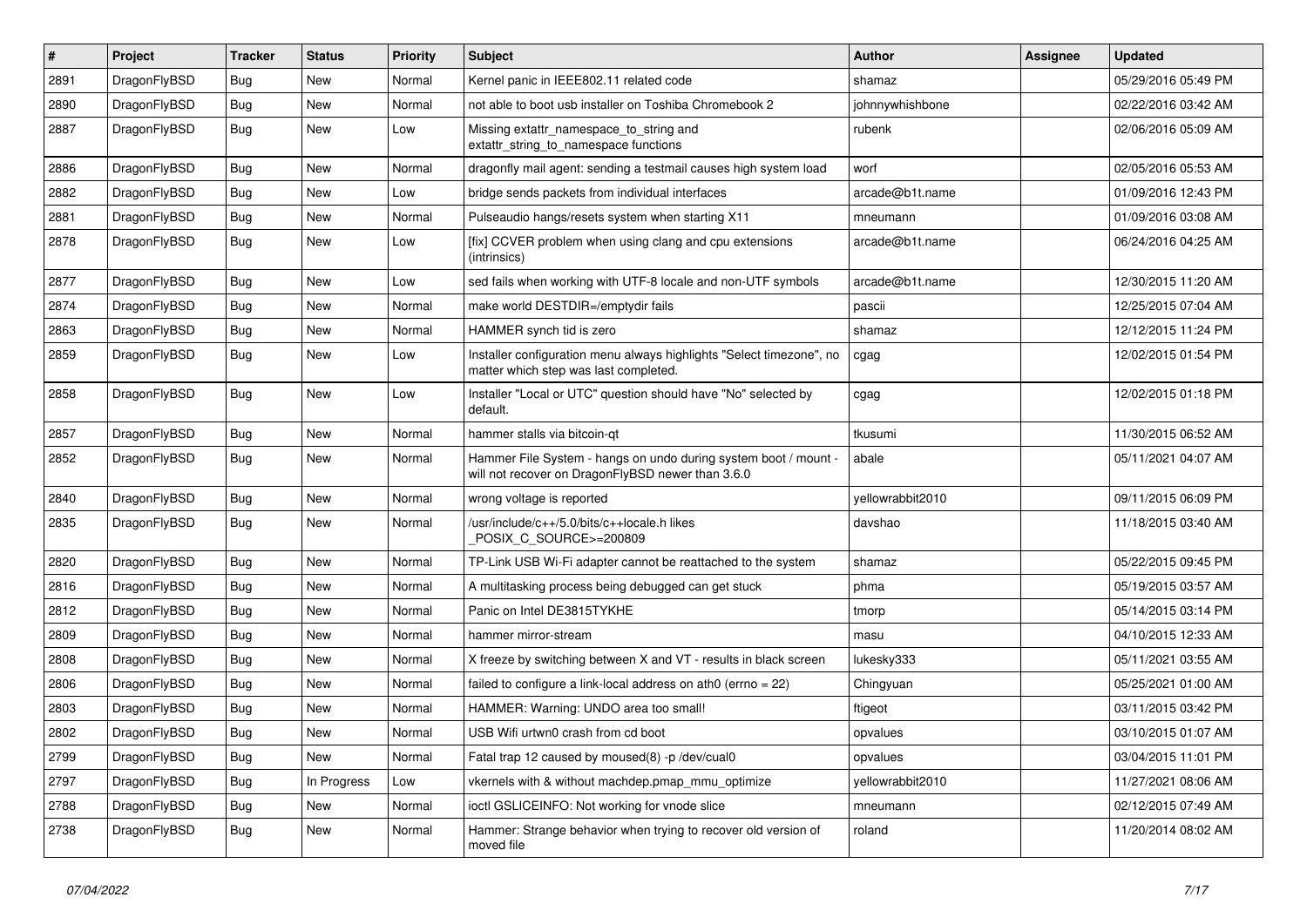| $\sharp$ | Project      | <b>Tracker</b> | <b>Status</b> | <b>Priority</b> | Subject                                                                                                   | <b>Author</b> | Assignee | <b>Updated</b>      |
|----------|--------------|----------------|---------------|-----------------|-----------------------------------------------------------------------------------------------------------|---------------|----------|---------------------|
| 2736     | DragonFlyBSD | <b>Bug</b>     | <b>New</b>    | High            | kernel panics on acpi_timer_probe function                                                                | cnb           |          | 05/11/2021 03:55 AM |
| 2735     | DragonFlyBSD | Bug            | New           | Urgent          | iwn panics SYSSASSERT                                                                                     | cnb           |          | 05/11/2021 03:55 AM |
| 2731     | DragonFlyBSD | Bug            | In Progress   | Normal          | Screen full of random colors when starting Xorg with Intel Haswell<br>HD Graphics P4600                   | jkatzmaier    |          | 11/12/2014 04:08 PM |
| 2712     | DragonFlyBSD | Bug            | <b>New</b>    | Normal          | connect(2) returns EINVAL when retrying after ECONNREFUSED                                                | jorisgio      |          | 08/14/2014 05:31 PM |
| 2708     | DragonFlyBSD | <b>Bug</b>     | <b>New</b>    | Normal          | unable to send TCP nor UDP on age(4) interface                                                            | dermiste      |          | 05/11/2021 03:54 AM |
| 2688     | DragonFlyBSD | <b>Bug</b>     | <b>New</b>    | Normal          | 67613368bdda7 Fix wrong checks for U4B presence Asrock Z77M<br>difficulty detecting USB keyboard          | davshao       |          | 06/28/2014 07:08 PM |
| 2687     | DragonFlyBSD | Bug            | <b>New</b>    | Normal          | natacontrol software RAID in installer                                                                    | csmelosky     |          | 06/22/2014 12:03 PM |
| 2680     | DragonFlyBSD | Bug            | <b>New</b>    | Low             | boot0cfg update makes box unbootable                                                                      | herrgard      |          | 06/10/2014 06:02 AM |
| 2675     | DragonFlyBSD | <b>Bug</b>     | <b>New</b>    | Low             | Ultimate N WiFi Link 5300 get iwn_intr: fatal firmware error on 5GHz                                      | revuwa        |          | 05/11/2021 04:07 AM |
| 2674     | DragonFlyBSD | <b>Bug</b>     | <b>New</b>    | Normal          | <b>GPT Support</b>                                                                                        | ftigeot       |          | 12/28/2015 02:54 PM |
| 2657     | DragonFlyBSD | <b>Bug</b>     | <b>New</b>    | High            | Needs acl to migrate our servers                                                                          | ferney        |          | 03/31/2014 11:37 AM |
| 2652     | DragonFlyBSD | <b>Bug</b>     | New           | Normal          | 189a0ff3761b47  ix: Implement MSI-X support locks up Lenovo<br>S10 Intel Atom n270                        | davshao       |          | 05/14/2014 01:55 AM |
| 2647     | DragonFlyBSD | Bug            | <b>New</b>    | Normal          | HAMMER panic on 3.6.0                                                                                     | tuxillo       |          | 05/11/2021 03:54 AM |
| 2645     | DragonFlyBSD | <b>Bug</b>     | New           | Normal          | panic with dsched fq and ioprio                                                                           | jyoung15      |          | 02/20/2014 07:29 AM |
| 2644     | DragonFlyBSD | Bug            | Feedback      | Normal          | 3.6.0-REL trap 9 on boot                                                                                  | memmerto      |          | 11/27/2021 08:08 AM |
| 2641     | DragonFlyBSD | <b>Bug</b>     | New           | Normal          | Panic when loading natapci as module                                                                      | tuxillo       |          | 05/11/2021 03:54 AM |
| 2638     | DragonFlyBSD | Bug            | Feedback      | High            | Fix machdep.pmap_mmu_optimize                                                                             | tuxillo       |          | 05/11/2021 04:07 AM |
| 2636     | DragonFlyBSD | <b>Bug</b>     | Feedback      | Low             | Add -x flag to iostat (a la solaris)                                                                      | tuxillo       |          | 05/11/2021 04:07 AM |
| 2631     | DragonFlyBSD | <b>Bug</b>     | In Progress   | Low             | Verify library versioning current with full package build and switch it<br>on (after publishing packages) | tuxillo       |          | 05/11/2021 04:06 AM |
| 2630     | DragonFlyBSD | Bug            | New           | Normal          | Bring in latest iconv fixes from FreeBSD10 as well as csmapper<br>updates                                 | tuxillo       |          | 05/11/2021 03:54 AM |
| 2629     | DragonFlyBSD | Bug            | New           | Normal          | Replace gcc44 with llvm34, clang34, and libc++                                                            | tuxillo       |          | 06/02/2014 02:30 PM |
| 2626     | DragonFlyBSD | <b>Bug</b>     | New           | Normal          | iwn driver drops with error: "firmware error 'iwn_intr: fatal firmware<br>error"                          | rodyaj        |          | 01/09/2014 05:50 AM |
| 2622     | DragonFlyBSD | Bug            | <b>New</b>    | Normal          | VAIO FIT15E fn keys support                                                                               | nonsolosoft   |          | 12/31/2013 01:31 AM |
| 2621     | DragonFlyBSD | Bug            | <b>New</b>    | Normal          | core dump using cdrom                                                                                     | nonsolosoft   |          | 12/27/2013 12:43 AM |
| 2620     | DragonFlyBSD | Bug            | New           | Normal          | moused problem                                                                                            | FilippoMo     |          | 12/20/2013 10:32 AM |
| 2619     | DragonFlyBSD | Bug            | New           | Normal          | DragonFly 3.6 can't be installed on a 6TB volume                                                          | ftigeot       |          | 02/23/2014 11:55 PM |
| 2618     | DragonFlyBSD | <b>Bug</b>     | New           | Normal          | mouse problem on RELEASE-3_6_0                                                                            | FilippoMo     |          | 12/20/2013 03:26 AM |
| 2617     | DragonFlyBSD | Bug            | Feedback      | Normal          | Possible issue with wireless mouse on 3.6 release                                                         | FilippoMo     |          | 01/14/2015 03:42 PM |
| 2611     | DragonFlyBSD | <b>Bug</b>     | New           | Normal          | Change in IP address results in network not working                                                       | phma          |          | 12/05/2013 07:55 PM |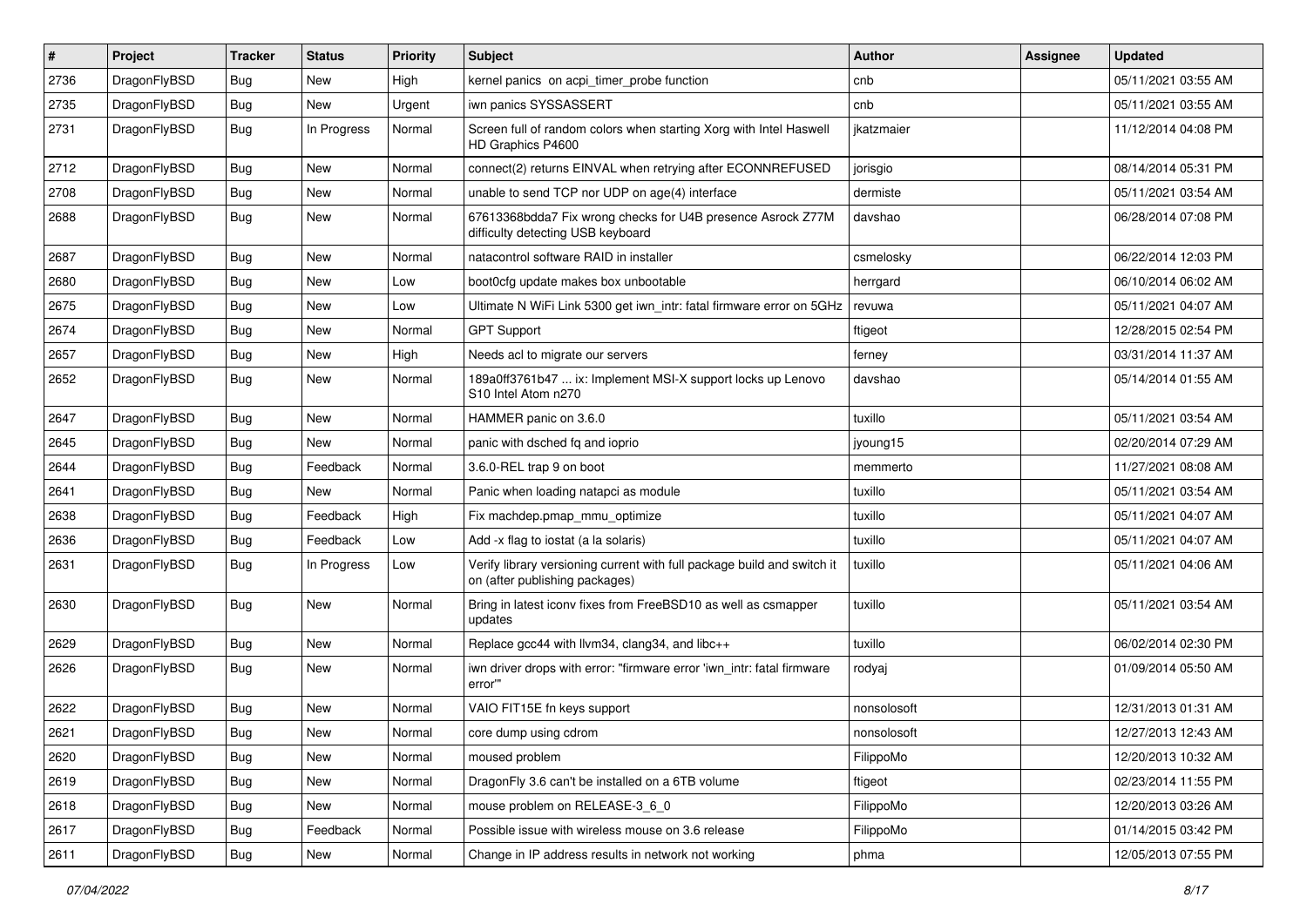| #    | Project      | <b>Tracker</b> | <b>Status</b> | <b>Priority</b> | Subject                                                                                                                      | <b>Author</b>     | Assignee | <b>Updated</b>      |
|------|--------------|----------------|---------------|-----------------|------------------------------------------------------------------------------------------------------------------------------|-------------------|----------|---------------------|
| 2609 | DragonFlyBSD | Bug            | New           | Normal          | master: panic: assertion<br>"LWKT_TOKEN_HELD_ANY(vm_object_token(object))" failed in<br>swp pager lookup                     | thomas.nikolajsen |          | 11/28/2013 11:36 AM |
| 2604 | DragonFlyBSD | Bug            | <b>New</b>    | Normal          | dell laptop does not boot with LATEST                                                                                        | isenmann          |          | 11/20/2013 02:07 AM |
| 2598 | DragonFlyBSD | Bug            | <b>New</b>    | Normal          | i386 via USB Booting                                                                                                         | mbzadegan         |          | 10/21/2013 02:28 AM |
| 2595 | DragonFlyBSD | <b>Bug</b>     | <b>New</b>    | Normal          | DragonFly 3.4.3 crashes on SUN Blade X6250 with Qlogic ISP 2432<br>FC card                                                   | Turvamies         |          | 10/07/2013 11:53 AM |
| 2587 | DragonFlyBSD | <b>Bug</b>     | <b>New</b>    | Normal          | SATA DVD writer not detected by DragonFly                                                                                    | srussell          |          | 09/04/2020 08:55 AM |
| 2586 | DragonFlyBSD | <b>Bug</b>     | <b>New</b>    | Normal          | pf: "modulate" state seems problematic                                                                                       | srussell          |          | 09/25/2013 07:36 PM |
| 2569 | DragonFlyBSD | <b>Bug</b>     | <b>New</b>    | Normal          | ctime NFS                                                                                                                    | ferney            |          | 08/11/2013 04:35 AM |
| 2568 | DragonFlyBSD | <b>Bug</b>     | <b>New</b>    | Normal          | AHCI panic                                                                                                                   | josepht           |          | 06/07/2013 05:52 PM |
| 2565 | DragonFlyBSD | <b>Bug</b>     | New           | Normal          | "ifconfig ix0 up" panic                                                                                                      | ltpig402a         |          | 06/03/2013 05:46 AM |
| 2557 | DragonFlyBSD | <b>Bug</b>     | <b>New</b>    | Normal          | stock 3.4.1 kernel halts during booting if dm and dm_target_crypt<br>are loaded and RAID controller is present               | phma              |          | 05/12/2013 10:38 PM |
| 2556 | DragonFlyBSD | <b>Bug</b>     | Feedback      | Normal          | DragonFly v3.5.0.81.gd3479 - Process signal weirdness                                                                        | tuxillo           |          | 12/17/2013 03:48 PM |
| 2552 | DragonFlyBSD | <b>Bug</b>     | New           | Low             | hammer recovery should indicate progress                                                                                     | phma              |          | 05/03/2013 12:13 AM |
| 2547 | DragonFlyBSD | <b>Bug</b>     | <b>New</b>    | High            | crashed while doing a dry run of pkg_rolling-replace                                                                         | phma              |          | 04/18/2013 10:40 PM |
| 2544 | DragonFlyBSD | <b>Bug</b>     | <b>New</b>    | Normal          | live DVD system boot (menu option 1) caused db> prompt on<br>PE1950                                                          | estrabd           |          | 05/11/2021 03:54 AM |
| 2535 | DragonFlyBSD | <b>Bug</b>     | <b>New</b>    | Normal          | Imap processes apparentlt blocked on disk I/O                                                                                | ftigeot           |          | 04/02/2013 09:31 AM |
| 2531 | DragonFlyBSD | <b>Bug</b>     | <b>New</b>    | Normal          | camcontrol fails to disable APM                                                                                              | m.lombardi85      |          | 03/23/2013 12:28 PM |
| 2529 | DragonFlyBSD | <b>Bug</b>     | <b>New</b>    | Low             | Sundance network adapter is not detected and attached                                                                        | kworr             |          | 03/25/2013 02:29 AM |
| 2526 | DragonFlyBSD | <b>Bug</b>     | <b>New</b>    | Normal          | hammer cleanup doesn't run on first day of DST                                                                               | pavalos           |          | 10/18/2016 05:28 PM |
| 2520 | DragonFlyBSD | Bug            | <b>New</b>    | Normal          | panic: assertion "IS_SERIALIZED((ifp->if_serializer))" failed in<br>if_default_serialize_assert at /usr/src/sys/net/if.c:437 | ano               |          | 03/09/2013 12:14 AM |
| 2509 | DragonFlyBSD | <b>Bug</b>     | <b>New</b>    | Normal          | Redefinition of DIRBLKSIZ in restore(8)                                                                                      | swildner          |          | 06/04/2022 04:40 AM |
| 2499 | DragonFlyBSD | <b>Bug</b>     | In Progress   | Urgent          | DRAGONFLY 3 2 lockd not responding correctly                                                                                 | Nerzhul           |          | 01/22/2013 12:47 PM |
| 2498 | DragonFlyBSD | Bug            | New           | Normal          | DFBSD v3.2.2-RELEASE - LIST_FIRST(&bp->b_dep) == NULL"<br>failed in vfs_vmio_release                                         | tuxillo           |          | 05/31/2022 04:09 PM |
| 2495 | DragonFlyBSD | <b>Bug</b>     | <b>New</b>    | High            | DFBSD v3.3.0.960.g553fe7 - ocnt != 0" failed in<br>prop_object_release                                                       | tuxillo           |          | 05/31/2022 04:08 PM |
| 2493 | DragonFlyBSD | Bug            | <b>New</b>    | Normal          | vidcontrol: invalid video mode name                                                                                          | Svarov            |          | 01/24/2013 09:55 AM |
| 2490 | DragonFlyBSD | <b>Bug</b>     | <b>New</b>    | Normal          | nmalloc should color addresses to avoid cache bank conflictsw                                                                | vsrinivas         |          | 06/10/2014 05:51 AM |
| 2489 | DragonFlyBSD | <b>Bug</b>     | New           | Normal          | nmalloc doesn't cache VA for allocations > 8KB                                                                               | vsrinivas         |          | 06/10/2014 05:51 AM |
| 2473 | DragonFlyBSD | <b>Bug</b>     | New           | Normal          | Kernel crash when trying to up the wpi0 device (Dfly<br>v3.3.0.758.g47388-DEVELOPMENT)                                       | tomaz             |          | 02/24/2014 08:50 AM |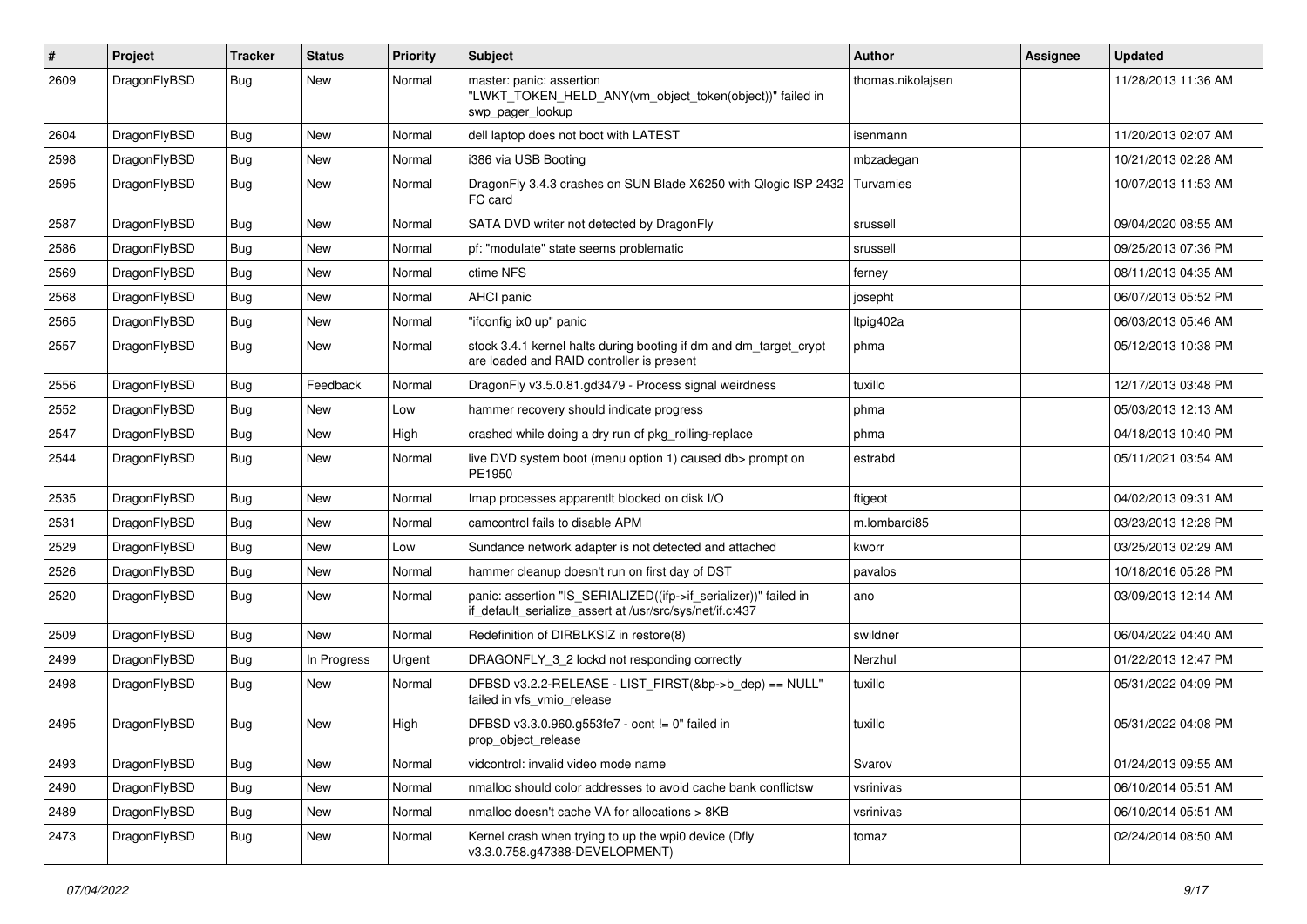| $\vert$ # | Project      | <b>Tracker</b> | <b>Status</b> | <b>Priority</b> | <b>Subject</b>                                                                  | <b>Author</b>     | Assignee | <b>Updated</b>      |
|-----------|--------------|----------------|---------------|-----------------|---------------------------------------------------------------------------------|-------------------|----------|---------------------|
| 2459      | DragonFlyBSD | <b>Bug</b>     | Feedback      | Normal          | apic problems with HP Probook 4510s                                             | thowe             |          | 11/27/2021 08:22 AM |
| 2453      | DragonFlyBSD | <b>Bug</b>     | <b>New</b>    | Normal          | panic: assertion "gd->gd_spinlocks == 0" failed                                 | Johannes.Hofmann  |          | 11/12/2012 12:54 PM |
| 2444      | DragonFlyBSD | <b>Bug</b>     | <b>New</b>    | Normal          | Crash during Hammer overnight cleanup                                           | justin            |          | 11/04/2012 07:58 AM |
| 2436      | DragonFlyBSD | Bug            | New           | Normal          | panic: assertion "lp->lwp_qcpu == dd->cpuid" failed in<br>dfly_acquire_curproc  | thomas.nikolajsen |          | 01/23/2013 11:07 AM |
| 2434      | DragonFlyBSD | <b>Bug</b>     | <b>New</b>    | Normal          | BTX Halted - Boot fails on USB/GUI                                              | lucmv             |          | 10/17/2012 08:12 PM |
| 2430      | DragonFlyBSD | Bug            | <b>New</b>    | Normal          | Alternate Password Hash method                                                  | robin.carey1      |          | 10/07/2012 06:28 AM |
| 2423      | DragonFlyBSD | Bug            | New           | Urgent          | After multiple panics/locks, hitting KKASSERT in<br>hammer_init_cursor          | rumcic            |          | 09/18/2012 02:28 AM |
| 2421      | DragonFlyBSD | <b>Bug</b>     | <b>New</b>    | High            | Kernel panic: vm_fault: page 0xc0f70000 not busy!                               | lentferj          |          | 10/03/2012 08:16 AM |
| 2414      | DragonFlyBSD | <b>Bug</b>     | In Progress   | Normal          | Lenovo S10 acpi freeze (not new)                                                | davshao           |          | 05/11/2021 04:13 AM |
| 2412      | DragonFlyBSD | Bug            | <b>New</b>    | Normal          | wlan0 fails to get address via dhclient                                         | nonsolosoft       |          | 08/30/2012 05:55 AM |
| 2403      | DragonFlyBSD | <b>Bug</b>     | New           | Low             | newfs -E doesn't handle /dev/serno device names properly                        | ftigeot           |          | 08/17/2012 05:07 AM |
| 2396      | DragonFlyBSD | Bug            | Feedback      | High            | Latest 3.1 development version core dumps while destroying master<br><b>PFS</b> | sgeorge           |          | 01/23/2013 04:10 PM |
| 2389      | DragonFlyBSD | <b>Bug</b>     | <b>New</b>    | Normal          | computer crashed while listing processes                                        | phma              |          | 06/18/2012 02:49 PM |
| 2387      | DragonFlyBSD | Bug            | <b>New</b>    | Normal          | hammer ignores -t during dedup                                                  | phma              |          | 06/17/2012 12:30 PM |
| 2371      | DragonFlyBSD | Bug            | <b>New</b>    | Normal          | Timezone problem with America/Sao Paulo                                         | raitech           |          | 05/17/2012 01:42 PM |
| 2369      | DragonFlyBSD | Bug            | <b>New</b>    | Normal          | panic: Bad link elm 0xffffffe07edf6068 next->prev != elm                        | jaydg             |          | 08/15/2012 03:04 AM |
| 2360      | DragonFlyBSD | Bug            | In Progress   | Normal          | Wishlist: virtio driver import                                                  | vsrinivas         |          | 06/04/2022 04:16 AM |
| 2351      | DragonFlyBSD | <b>Bug</b>     | In Progress   | Normal          | DFBSD v3.1.0.579.g44ccf - Stuck during startup, random freezes                  | tuxillo           |          | 04/24/2012 08:21 AM |
| 2347      | DragonFlyBSD | Bug            | Feedback      | High            | Hammer PFSes destroy does not give back full space allocated to<br><b>PFS</b>   | sgeorge           |          | 07/19/2012 01:11 AM |
| 2345      | DragonFlyBSD | <b>Bug</b>     | In Progress   | Normal          | DFBSD v3.1.0.457.gd679f - NFS panic on diskless station                         | tuxillo           |          | 04/07/2012 05:22 PM |
| 2331      | DragonFlyBSD | Bug            | <b>New</b>    | Normal          | reading mouse mode from unopen file descriptor hangs mouse<br>driver            | phma              |          | 03/14/2012 09:43 AM |
| 2329      | DragonFlyBSD | <b>Bug</b>     | <b>New</b>    | Normal          | ibm x3550 & acpi                                                                | ano               |          | 06/03/2014 11:37 AM |
| 2324      | DragonFlyBSD | Bug            | <b>New</b>    | Normal          | natacotrol support > 2TB not working even after the ftigeot patch               | zenny             |          | 03/03/2012 01:00 AM |
| 2319      | DragonFlyBSD | <b>Bug</b>     | <b>New</b>    | Normal          | crypt/passwd forward compat                                                     | c.turner1         |          | 02/28/2012 12:39 PM |
| 2316      | DragonFlyBSD | Bug            | New           | Normal          | Ungraceful invalid password handling for adding a new user in the<br>installer  | rune              |          | 04/27/2012 11:23 PM |
| 2311      | DragonFlyBSD | <b>Bug</b>     | New           | Normal          | Xorg crash having something to do with drm                                      | phma              |          | 02/22/2012 09:59 AM |
| 2308      | DragonFlyBSD | <b>Bug</b>     | New           | Normal          | System freeze when unloading snd_hda                                            | jaydg             |          | 02/19/2012 07:15 AM |
| 2306      | DragonFlyBSD | Bug            | New           | Normal          | a crash starts the kernel debugger in text mode, but just reboots in X          | phma              |          | 02/11/2012 08:02 PM |
| 2297      | DragonFlyBSD | Bug            | New           | Normal          | strange NFS (client) error messages / problems                                  | Anonymous         |          | 02/19/2012 02:59 PM |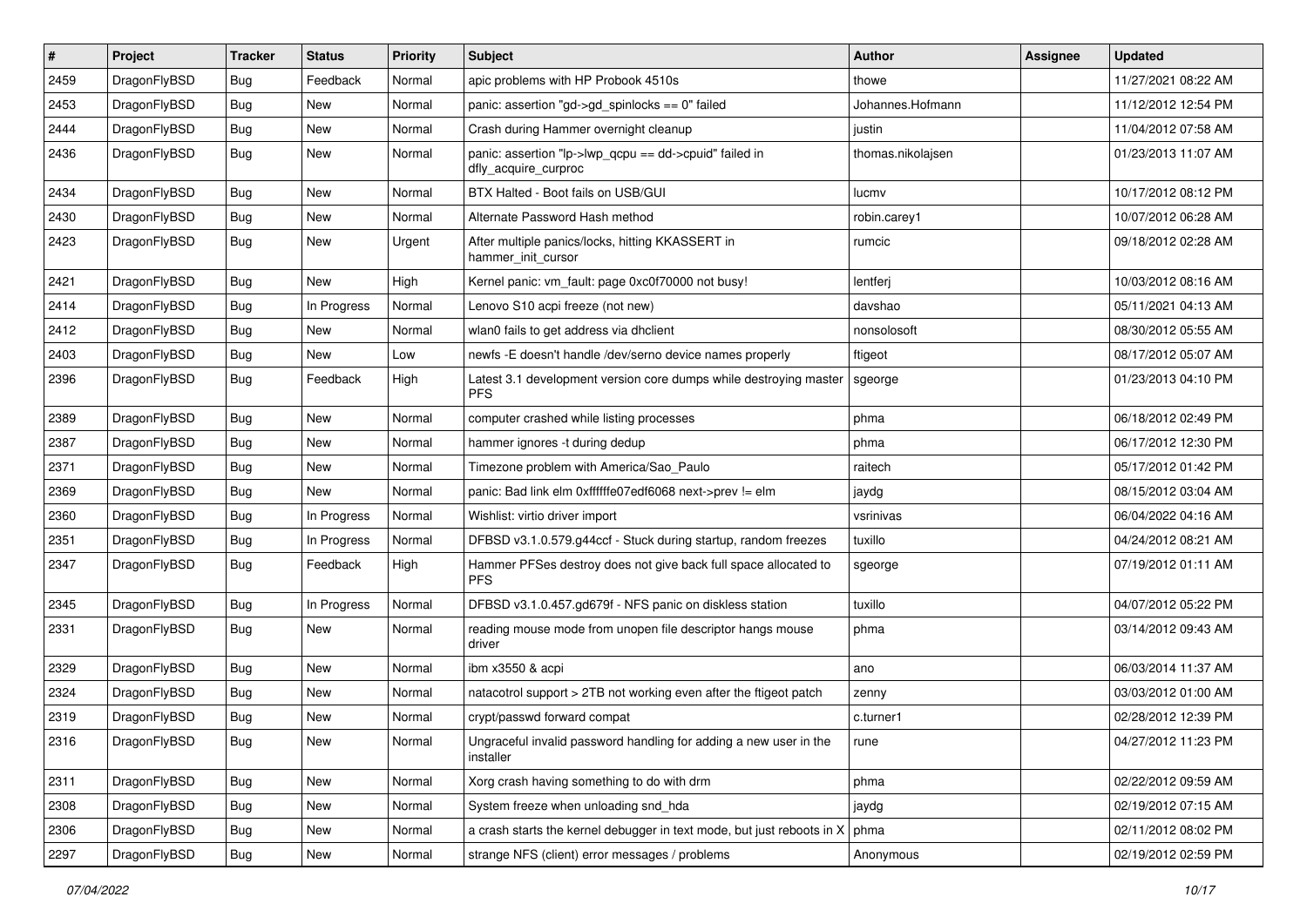| $\sharp$ | Project      | <b>Tracker</b> | <b>Status</b> | <b>Priority</b> | Subject                                                                                                    | <b>Author</b>     | Assignee | <b>Updated</b>      |
|----------|--------------|----------------|---------------|-----------------|------------------------------------------------------------------------------------------------------------|-------------------|----------|---------------------|
| 2296     | DragonFlyBSD | <b>Bug</b>     | In Progress   | High            | panic: assertion "m->wire count > 0" failed                                                                | thomas.nikolajsen |          | 08/30/2012 06:09 AM |
| 2292     | DragonFlyBSD | <b>Bug</b>     | New           | Normal          | re interface with jumbo frames (mtu larger than 1500) hangs after<br>some traffic                          | Anonymous         |          | 01/31/2012 12:11 AM |
| 2288     | DragonFlyBSD | <b>Bug</b>     | Feedback      | Normal          | Random IO performance loss introduced since January 1st                                                    | lentferj          |          | 01/23/2013 04:21 PM |
| 2287     | DragonFlyBSD | <b>Bug</b>     | New           | Normal          | HAMMER(ROOT) Illegal UNDO TAIL signature at<br>300000001967c000                                            | y0n3t4n1          |          | 11/07/2018 01:22 AM |
| 2283     | DragonFlyBSD | Bug            | New           | Normal          | DFBSD DragonFly v2.13.0.957.g4f459 - pmap_release: page<br>should already be gone 0xc27120bc               | tuxillo           |          | 01/23/2012 03:03 AM |
| 2282     | DragonFlyBSD | <b>Bug</b>     | In Progress   | Normal          | gdb segfaults with certain corefiles                                                                       | tuxillo           |          | 01/18/2012 04:40 PM |
| 2254     | DragonFlyBSD | <b>Bug</b>     | New           | Normal          | panic: assertion "ref < &td->td_toks_end" failed in lwkt_gettoken at<br>/usr/src/sys/kern/lwkt_token.c:588 | eocallaghan       |          | 12/05/2011 10:21 PM |
| 2250     | DragonFlyBSD | <b>Bug</b>     | <b>New</b>    | Normal          | Kernel panic                                                                                               | adamk             |          | 11/23/2018 01:10 AM |
| 2248     | DragonFlyBSD | <b>Bug</b>     | New           | Normal          | sysctl panic                                                                                               | pavalos           |          | 11/23/2011 06:23 PM |
| 2245     | DragonFlyBSD | Bug            | New           | Normal          | panic: assertion "ref < &td->td_toks_end" failed in lwkt_gettoken at<br>/usr/src/sys/kern/lwkt_token.c:588 | iuanfra684        |          | 11/22/2011 07:41 PM |
| 2224     | DragonFlyBSD | Bug            | <b>New</b>    | Normal          | v2.13.0.291.gaa7ec - Panic on fq while installing world                                                    | tuxillo           |          | 11/18/2011 01:40 AM |
| 2210     | DragonFlyBSD | Bug            | <b>New</b>    | Normal          | Bugtracker cannot assign default project for new users                                                     | ahuete.devel      |          | 11/17/2011 11:30 AM |
| 2199     | DragonFlyBSD | Bug            | <b>New</b>    | Normal          | screen segfaults if utmpx isn't present                                                                    | pavalos           |          | 11/15/2011 10:52 PM |
| 2182     | DragonFlyBSD | Bug            | New           | Normal          | if msk PHY FIFO underrun/overflow                                                                          | nonsolosoft       |          | 09/03/2012 06:39 AM |
| 2171     | DragonFlyBSD | Bug            | New           | Normal          | DFBSD v2.13.0.151.gdc8442 - panic: assertion "(*ptep &<br>$(PG_MANAGED PG_V)) == PG_V"$                    | tuxillo           |          | 11/04/2011 05:06 PM |
| 2167     | DragonFlyBSD | Bug            | New           | Normal          | shutdown/reboot fails after uptime msg                                                                     | marino            |          | 11/28/2011 03:01 AM |
| 2166     | DragonFlyBSD | Bug            | New           | Normal          | DFBSD v2.13.0.109.g05b9d - Strange lockups                                                                 | tuxillo           |          | 10/29/2011 11:20 AM |
| 2164     | DragonFlyBSD | Bug            | New           | Normal          | panic on reboot from usb.                                                                                  | eocallaghan       |          | 10/27/2011 09:29 AM |
| 2161     | DragonFlyBSD | Bug            | <b>New</b>    | Normal          | Outdated xorg.conf file gets installed into etc and screws up mouse                                        | eocallaghan       |          | 10/27/2011 01:51 PM |
| 2158     | DragonFlyBSD | Bug            | New           | Normal          | iwn panics with assertion on boot.                                                                         | eocallaghan       |          | 10/24/2011 04:13 PM |
| 2154     | DragonFlyBSD | Bug            | <b>New</b>    | Normal          | vkernel copyout() doesn't return EFAULT on error                                                           | vsrinivas         |          | 10/20/2011 03:53 AM |
| 2153     | DragonFlyBSD | Bug            | New           | Normal          | Too many unuseful warnings at boot                                                                         | juanfra684        |          | 10/18/2011 10:16 PM |
| 2141     | DragonFlyBSD | Bug            | <b>New</b>    | Urgent          | loader and/or documentation broken                                                                         | sjg               |          | 01/20/2012 10:51 AM |
| 2140     | DragonFlvBSD | Bug            | <b>New</b>    | High            | hammer io delallocate panic with 'duplicate entry' message                                                 | ttw               |          | 10/07/2011 12:22 PM |
| 2138     | DragonFlyBSD | Bug            | New           | Normal          | > 100% CPU usage                                                                                           | robin.carey1      |          | 09/26/2011 12:20 PM |
| 2136     | DragonFlyBSD | Bug            | New           | Normal          | socketpair() doesn't free file descriptors on copyout failure                                              | vsrinivas         |          | 04/05/2013 09:13 AM |
| 2129     | DragonFlyBSD | <b>Bug</b>     | New           | Normal          | DFBSD v2.11.0.661.gf9438 i386 - panic: lockmgr thrd_sleep                                                  | tuxillo           |          | 09/05/2011 09:49 AM |
| 2125     | DragonFlyBSD | Bug            | <b>New</b>    | Normal          | Weird garbage in dmesg                                                                                     | herrgard          |          | 08/30/2011 08:04 PM |
| 2124     | DragonFlyBSD | <b>Bug</b>     | New           | Normal          | getty repeating too quickly on port /dev/ttyv0                                                             | sgeorge.ml        |          | 09/01/2011 04:28 AM |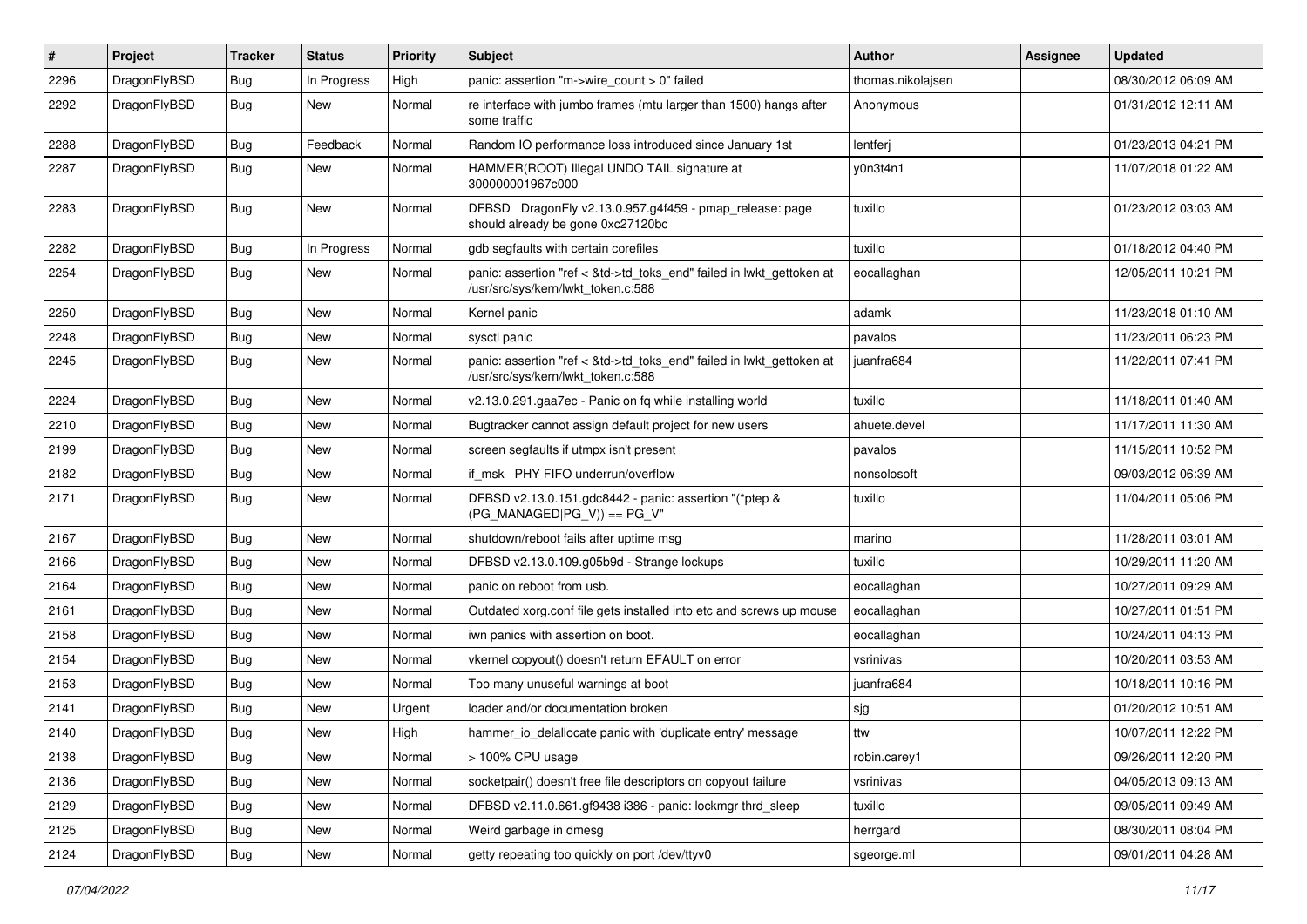| $\pmb{\#}$ | Project      | <b>Tracker</b> | <b>Status</b> | <b>Priority</b> | Subject                                                                                    | Author     | Assignee | <b>Updated</b>      |
|------------|--------------|----------------|---------------|-----------------|--------------------------------------------------------------------------------------------|------------|----------|---------------------|
| 2123       | DragonFlyBSD | <b>Bug</b>     | New           | Normal          | hammer is losing files                                                                     | schmir     |          | 08/30/2011 07:56 PM |
| 2117       | DragonFlyBSD | Bug            | New           | High            | ACPI and/or bce(4) problem with 2.11.0.673.g0d557 on HP DL380<br>G <sub>6</sub>            | pauska     |          | 08/22/2011 10:15 AM |
| 2115       | DragonFlyBSD | Bug            | New           | Normal          | [msk] system freeze after receive some paquet                                              | bsdsx      |          | 08/22/2011 10:22 AM |
| 2107       | DragonFlyBSD | Bug            | <b>New</b>    | Normal          | 2.10.1 sata dvd drive issue                                                                | ausppc     |          | 07/31/2011 08:41 PM |
| 2104       | DragonFlyBSD | <b>Bug</b>     | New           | Normal          | network configuration seg. fault on install CD                                             | navratil   |          | 07/26/2011 07:55 AM |
| 2099       | DragonFlyBSD | Bug            | New           | Normal          | page fault panic in vm system                                                              | pavalos    |          | 07/10/2011 08:51 AM |
| 2095       | DragonFlyBSD | Bug            | New           | Low             | Running installer post-install: Unsupported DFUI transport "                               | greenrd    |          | 06/26/2011 09:20 AM |
| 2094       | DragonFlyBSD | Bug            | New           | Normal          | Segfault when gdb printing backtrace from core dump                                        | greenrd    |          | 06/25/2011 04:14 PM |
| 2090       | DragonFlyBSD | Bug            | Feedback      | Normal          | snd_hda does not support headphone automute                                                | justin     |          | 03/29/2012 08:03 PM |
| 2085       | DragonFlyBSD | <b>Bug</b>     | New           | Normal          | panic: assertion: (m->flags & PG_MAPPED) == 0 in<br>vm_page_free_toq                       | vsrinivas  |          | 06/10/2011 07:48 AM |
| 2084       | DragonFlyBSD | <b>Bug</b>     | <b>New</b>    | Normal          | DFBSD v2.11.0.242.g4d317 - panic: zone: entry not free                                     | tuxillo    |          | 07/03/2012 01:23 AM |
| 2082       | DragonFlyBSD | <b>Bug</b>     | New           | Normal          | dfbsd 2.10.1 amd64 - mc port build error with 'bmake bin-install'                          | sun-doctor |          | 05/25/2011 07:18 PM |
| 2081       | DragonFlyBSD | <b>Bug</b>     | Feedback      | Normal          | Panic on device "detach" / "failure"                                                       | vsrinivas  |          | 02/29/2012 07:11 AM |
| 2080       | DragonFlyBSD | <b>Bug</b>     | New           | Normal          | panic: lockmgr thrd_sleep: called from interrupt, ipi, or hard code<br>section             | rumcic     |          | 05/30/2011 05:06 PM |
| 2078       | DragonFlyBSD | Bug            | <b>New</b>    | Normal          | DFBSD i386 v2.11.0.201.g3ed2f - Panic during installworld into a<br>vn0 device             | tuxillo    |          | 05/19/2011 07:50 PM |
| 2077       | DragonFlyBSD | Bug            | New           | Normal          | USB devices conflicting                                                                    | srussell   |          | 05/17/2011 05:12 PM |
| 2075       | DragonFlyBSD | <b>Bug</b>     | <b>New</b>    | Normal          | pflogd on x86 64                                                                           | fanch      |          | 05/16/2011 04:04 PM |
| 2072       | DragonFlyBSD | Bug            | New           | Normal          | Fatal trap 12: stopped at lwkt_send_ipiq3                                                  | rumcic     |          | 05/17/2011 04:12 AM |
| 2071       | DragonFlyBSD | <b>Bug</b>     | New           | High            | Panic on assertion: (int)(flg->seq - seq) > 0 in hammer_flusher_flush<br>after inode error | vsrinivas  |          | 06/12/2011 07:59 AM |
| 2067       | DragonFlyBSD | Bug            | <b>New</b>    | Normal          | sound/pcm: "play interrupt timeout, channel dead"                                          | matthiasr  |          | 05/11/2021 03:55 AM |
| 2061       | DragonFlyBSD | Bug            | <b>New</b>    | Normal          | USB keyboard boot panic                                                                    | sjg        |          | 05/04/2012 12:20 AM |
| 2055       | DragonFlyBSD | Bug            | New           | Normal          | $ssh + IPV6 + bridge \Rightarrow$ connection freezes                                       | steve      |          | 04/24/2011 07:13 PM |
| 2052       | DragonFlyBSD | Bug            | New           | Normal          | Kernel panic: CPU APIC ID out of range                                                     | Anonymous  |          | 05/02/2011 11:06 AM |
| 2051       | DragonFlyBSD | Bug            | New           | Normal          | No ipv6 lan route entry created on 2.10                                                    | ftigeot    |          | 04/21/2011 10:37 AM |
| 2048       | DragonFlyBSD | <b>Bug</b>     | New           | Normal          | panic: ffs_sync: rofs mod                                                                  | pavalos    |          | 04/12/2011 05:45 AM |
| 2045       | DragonFlyBSD | Bug            | <b>New</b>    | Normal          | ral(4): Fatal trap 12: page fault while in kernel mode (two panics)                        | herrgard   |          | 11/03/2011 05:34 PM |
| 2042       | DragonFlyBSD | <b>Bug</b>     | New           | Normal          | kernel panic, when run boot0cfg                                                            | sepherosa  |          | 05/31/2022 03:01 PM |
| 2020       | DragonFlyBSD | <b>Bug</b>     | New           | Low             | Port brcm80211 driver from Linux to DragonFly BSD                                          | studer     |          | 03/05/2011 10:54 PM |
| 2013       | DragonFlyBSD | Bug            | In Progress   | Normal          | oversized DMA request loop                                                                 | josepht    |          | 05/11/2021 04:06 AM |
| 2008       | DragonFlyBSD | Bug            | New           | Normal          | lwkt_setcpu_remote: td->td_flags 00800621 console flood                                    | pavalos    |          | 03/06/2011 09:37 PM |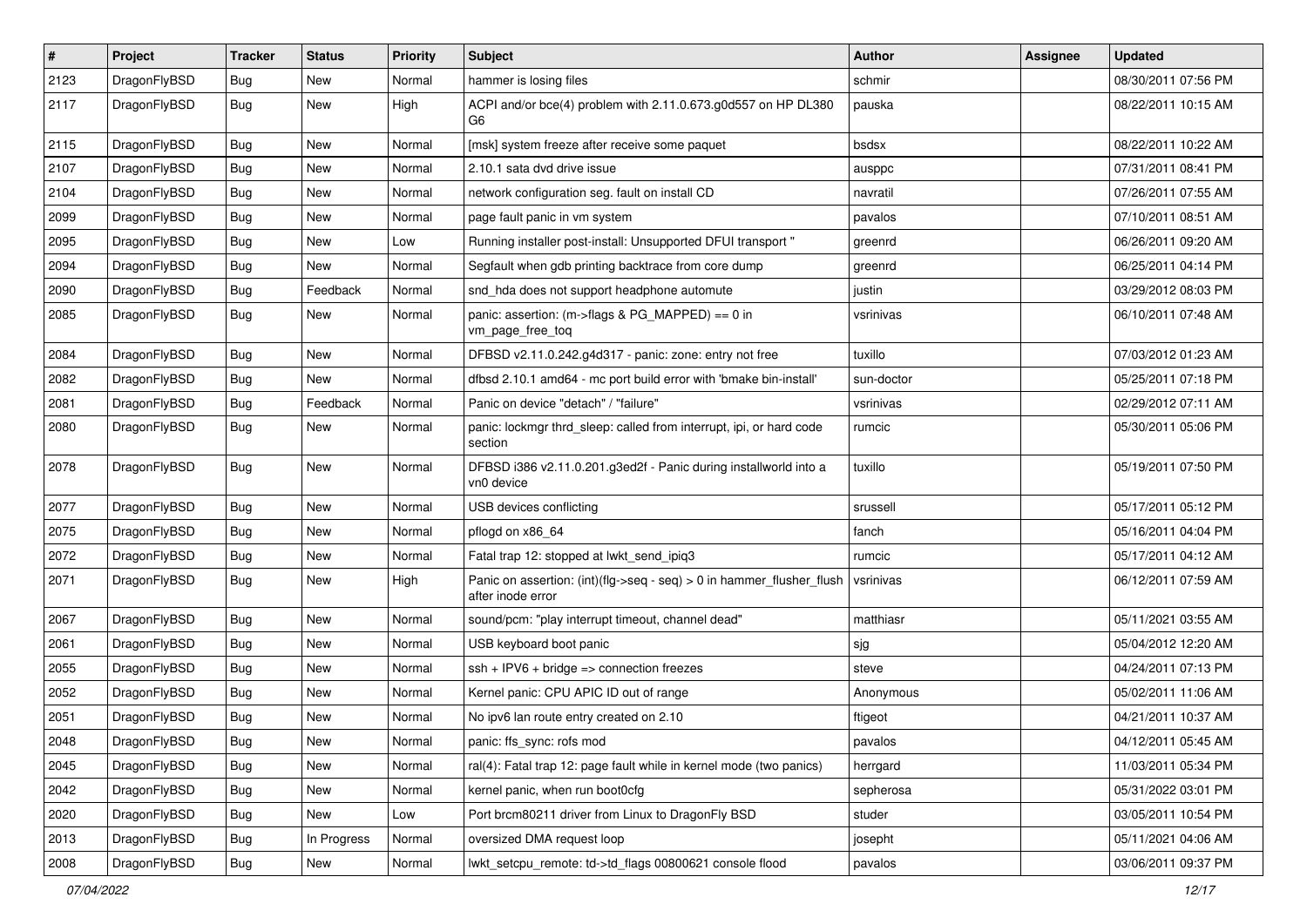| $\vert$ # | Project      | <b>Tracker</b> | <b>Status</b> | <b>Priority</b> | <b>Subject</b>                                                                                                                                                                                    | Author             | <b>Assignee</b> | <b>Updated</b>      |
|-----------|--------------|----------------|---------------|-----------------|---------------------------------------------------------------------------------------------------------------------------------------------------------------------------------------------------|--------------------|-----------------|---------------------|
| 2004      | DragonFlyBSD | <b>Bug</b>     | <b>New</b>    | Normal          | LWKT_WAIT_IPIQ panic                                                                                                                                                                              | steve              |                 | 03/08/2011 05:46 PM |
| 1990      | DragonFlyBSD | Bug            | <b>New</b>    | Normal          | /mnt too large to mount                                                                                                                                                                           | peur.neu           |                 | 02/16/2011 11:24 PM |
| 1984      | DragonFlyBSD | Bug            | New           | Normal          | hammer mount fails after crash - HAMMER: FIFO record bad head<br>signature                                                                                                                        | thomas.nikolajsen  |                 | 03/08/2011 06:57 PM |
| 1982      | DragonFlyBSD | Bug            | <b>New</b>    | Low             | There is no linuxulator on x86-64                                                                                                                                                                 | herrgard           |                 | 05/31/2022 02:25 PM |
| 1975      | DragonFlyBSD | <b>Bug</b>     | New           | Normal          | Applications seg fault in select() and poll()                                                                                                                                                     | rumcic             |                 | 05/31/2022 02:58 PM |
| 1961      | DragonFlyBSD | Bug            | <b>New</b>    | Normal          | Can't create dump from DDB                                                                                                                                                                        | shamaz             |                 | 01/29/2011 09:02 PM |
| 1959      | DragonFlyBSD | <b>Bug</b>     | New           | Normal          | DFBSD v2.9.1.422.gc98f2 - Panic during boot - IPv6 and PF                                                                                                                                         | tuxillo            |                 | 01/13/2011 03:37 AM |
| 1951      | DragonFlyBSD | <b>Bug</b>     | New           | Normal          | dma timeouts at phyaddr on a good hdd                                                                                                                                                             | peur.neu           |                 | 01/04/2011 07:12 AM |
| 1949      | DragonFlyBSD | <b>Bug</b>     | <b>New</b>    | Normal          | iwn panic                                                                                                                                                                                         | pavalos            |                 | 01/30/2011 03:21 AM |
| 1947      | DragonFlyBSD | Bug            | New           | Low             | GA-880GM-UD2H (rev. 1.3) AHCI fails to detect disks at the end of<br>the RAID controller                                                                                                          | eocallaghan        |                 | 11/27/2021 08:46 AM |
| 1944      | DragonFlyBSD | Bug            | <b>New</b>    | Normal          | panic: backing object 0xdea7b258 was somehow re-referenced<br>during collapse!                                                                                                                    | sepherosa          |                 | 12/27/2010 02:06 AM |
| 1943      | DragonFlyBSD | Bug            | <b>New</b>    | Normal          | hammer assertion panic                                                                                                                                                                            | peter              |                 | 12/27/2010 12:45 AM |
| 1942      | DragonFlyBSD | <b>Bug</b>     | New           | Normal          | locking against myself in getcacheblk()?                                                                                                                                                          | qhwt.dfly          |                 | 05/31/2022 02:15 PM |
| 1941      | DragonFlyBSD | <b>Bug</b>     | New           | Normal          | wlan config crash                                                                                                                                                                                 | abandon.every.hope |                 | 12/24/2010 07:54 PM |
| 1939      | DragonFlyBSD | Bug            | <b>New</b>    | Normal          | Panic on nightly build and stress test box                                                                                                                                                        | lentferj           |                 | 12/18/2010 08:41 AM |
| 1935      | DragonFlyBSD | <b>Bug</b>     | New           | Normal          | mouse does not work after switching between x and console                                                                                                                                         | shamaz             |                 | 12/13/2010 10:06 AM |
| 1923      | DragonFlyBSD | Bug            | <b>New</b>    | Normal          | Abysmal NFS performance with IPv6                                                                                                                                                                 | ftigeot            |                 | 12/05/2010 09:34 PM |
| 1920      | DragonFlyBSD | <b>Bug</b>     | New           | High            | system hangs                                                                                                                                                                                      | zhtw               |                 | 11/22/2010 08:59 AM |
| 1917      | DragonFlyBSD | Bug            | New           | Normal          | panic: assertion: (RB_EMPTY(&ip->rec_tree) && (ip->flags &<br>HAMMER_INODE_XDIRTY) == 0)    (!RB_EMPTY(&ip->rec_tree)<br>&& (ip->flags & HAMMER_INODE_XDIRTY) != 0) in<br>hammer_flush_inode_done | qhwt.dfly          |                 | 11/24/2010 03:23 AM |
| 1916      | DragonFlyBSD | <b>Bug</b>     | <b>New</b>    | Normal          | Constant crashes on x86_64 with UFS                                                                                                                                                               | lentferj           |                 | 11/21/2010 07:40 PM |
| 1913      | DragonFlyBSD | <b>Bug</b>     | New           | Normal          | panic: assertion: ip->flush_state != HAMMER_FST_FLUSH in<br>hammer_flush_inode_core                                                                                                               | swildner           |                 | 11/20/2010 05:27 PM |
| 1907      | DragonFlyBSD | <b>Bug</b>     | <b>New</b>    | Normal          | Hammer crash in hammer_flusher_flush()                                                                                                                                                            | swildner           |                 | 11/11/2010 05:07 AM |
| 1899      | DragonFlyBSD | <b>Bug</b>     | New           | Normal          | Keyboard doesn't work                                                                                                                                                                             | fransm             |                 | 05/15/2022 03:32 PM |
| 1884      | DragonFlyBSD | Bug            | New           | Normal          | System completely freezes while listening music (devbuf: malloc<br>limit exceeded)                                                                                                                | shamaz             |                 | 01/24/2011 05:00 PM |
| 1882      | DragonFlyBSD | <b>Bug</b>     | New           | Low             | Idea for handling new USB vendor/device codes                                                                                                                                                     | bmk                |                 | 10/20/2010 12:15 PM |
| 1877      | DragonFlyBSD | Bug            | New           | Normal          | Freeze during 1st hammer cleanup after new install                                                                                                                                                | elekktretterr      |                 | 05/15/2022 11:43 AM |
| 1874      | DragonFlyBSD | <b>Bug</b>     | New           | Normal          | mpd listening on all IPs, accepting only on one                                                                                                                                                   | rumcic             |                 | 05/08/2011 01:01 PM |
| 1873      | DragonFlyBSD | Bug            | New           | Normal          | Panic upon usb mouse detach and reattaching                                                                                                                                                       | rumcic             |                 | 02/01/2011 09:53 AM |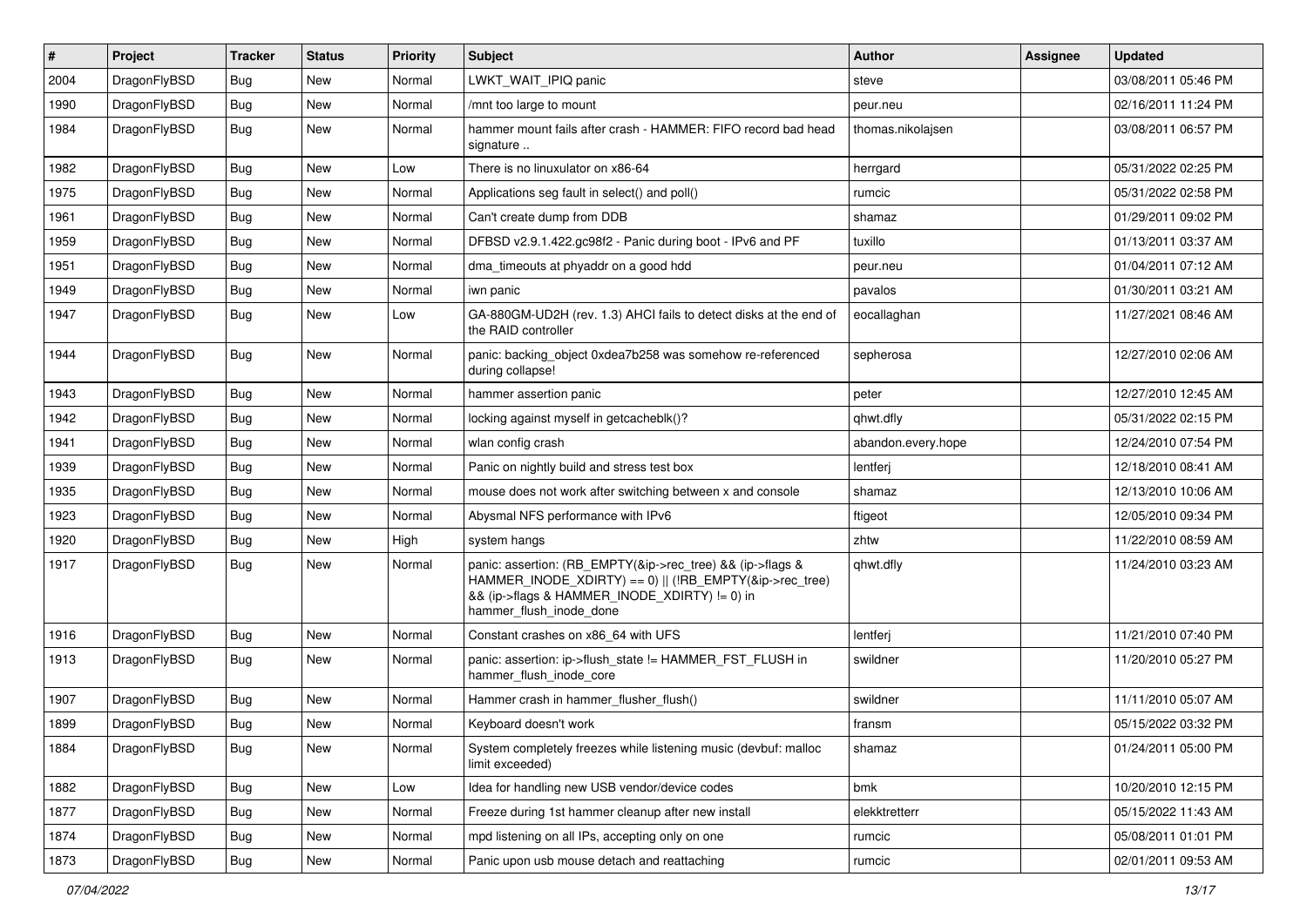| $\sharp$ | Project      | <b>Tracker</b> | <b>Status</b> | <b>Priority</b> | Subject                                                                                         | <b>Author</b>    | Assignee | <b>Updated</b>      |
|----------|--------------|----------------|---------------|-----------------|-------------------------------------------------------------------------------------------------|------------------|----------|---------------------|
| 1867     | DragonFlyBSD | Bug            | New           | Normal          | it(4) motherboard and fan problems                                                              | tuxillo          |          | 07/08/2011 10:48 AM |
| 1861     | DragonFlyBSD | Bug            | New           | Normal          | panic via kprintf (lockmgr called in a hard section)                                            | vsrinivas        |          | 10/11/2010 12:56 AM |
| 1860     | DragonFlyBSD | <b>Bug</b>     | Feedback      | Normal          | Panic while creating UFS fs on vn(4) for initrd                                                 | matthias         |          | 02/29/2012 07:16 AM |
| 1850     | DragonFlyBSD | Bug            | New           | Normal          | volume-add on hammer root fs panic                                                              | Johannes.Hofmann |          | 04/18/2019 04:27 AM |
| 1836     | DragonFlyBSD | Bug            | New           | Normal          | Incorrect TCP checksum show up in tcpdump                                                       | robgar1          |          | 05/15/2022 11:22 AM |
| 1826     | DragonFlyBSD | Bug            | New           | Normal          | panic during boot: assertion so->so_port  in tcp_input                                          | ftigeot          |          | 05/15/2022 11:05 AM |
| 1824     | DragonFlyBSD | Bug            | Feedback      | Normal          | kernel panic, x86, 2.7.3.859.ge5104                                                             | akirchhoff135014 |          | 03/10/2013 07:49 AM |
| 1818     | DragonFlyBSD | Bug            | New           | Normal          | panic: Bad tailq NEXT (kqueue issue ?)                                                          | ftigeot          |          | 05/15/2022 11:40 AM |
| 1786     | DragonFlyBSD | Bug            | New           | Normal          | Calling NULL function pointer initiates panic loop                                              | sjg              |          | 10/11/2010 05:28 PM |
| 1774     | DragonFlyBSD | Bug            | New           | Normal          | New IP header cleanup branch available for testing                                              | dillon           |          | 05/15/2022 10:59 AM |
| 1749     | DragonFlyBSD | <b>Bug</b>     | In Progress   | Normal          | HAMMER fsstress panic in hammer_flush_inode_core<br>'ip->flush_state != HAMMER_FST_FLUSH'       | vsrinivas        |          | 05/11/2021 04:06 AM |
| 1745     | DragonFlyBSD | Bug            | Feedback      | Normal          | kmalloc panic                                                                                   | josepht          |          | 05/11/2021 04:05 AM |
| 1744     | DragonFlyBSD | Bug            | In Progress   | Normal          | HAMMER fsstress panic in hammer_setup_child_callback                                            | vsrinivas        |          | 05/11/2021 04:05 AM |
| 1727     | DragonFlyBSD | Bug            | Feedback      | Normal          | CD boot panic (2.6.1) (usb?)                                                                    | kiril            |          | 05/15/2022 05:10 AM |
| 1718     | DragonFlyBSD | <b>Bug</b>     | Feedback      | Normal          | IDE disk drive not detected by x86_64 2.6.1 Live CD                                             | bcox             |          | 11/27/2021 08:25 AM |
| 1717     | DragonFlyBSD | <b>Bug</b>     | Feedback      | Normal          | HAMMER panic in hammer cursor down()                                                            | josepht1         |          | 05/11/2021 04:05 AM |
| 1695     | DragonFlyBSD | <b>Bug</b>     | New           | Normal          | NFS-related system breakdown                                                                    | Anonymous        |          | 04/10/2014 12:35 AM |
| 1672     | DragonFlyBSD | <b>Bug</b>     | Feedback      | Normal          | panic (trap 12) around btree search() in 2.4.1-RELEASE                                          | floid            |          | 01/19/2015 03:36 AM |
| 1669     | DragonFlyBSD | <b>Bug</b>     | In Progress   | Normal          | Drive wont open using button                                                                    | elekktretterr    |          | 02/29/2012 12:05 PM |
| 1668     | DragonFlyBSD | <b>Bug</b>     | Feedback      | Normal          | Power button not working                                                                        | elekktretterr    |          | 03/10/2013 06:22 AM |
| 1661     | DragonFlyBSD | <b>Bug</b>     | In Progress   | Normal          | panic on password entry mount smb filesystem                                                    | vsrinivas        |          | 11/27/2021 08:29 AM |
| 1634     | DragonFlyBSD | Bug            | New           | Normal          | panic: spin_lock: 0xe4ad1320, indefinitive wait!                                                | elekktretterr    |          | 01/19/2015 03:21 AM |
| 1618     | DragonFlyBSD | <b>Bug</b>     | Feedback      | Normal          | collision for 'struct pmap' when using RPC and <sys user.h=""></sys>                            | carenas          |          | 05/11/2021 04:05 AM |
| 1613     | DragonFlyBSD | <b>Bug</b>     | Feedback      | Normal          | USB Keyboard not working on master                                                              | elekktretterr    |          | 05/11/2021 04:05 AM |
| 1594     | DragonFlyBSD | Bug            | New           | Normal          | Kernel panic during boot from Live CD on Dell E6400                                             | bodie            |          | 05/11/2021 03:54 AM |
| 1592     | DragonFlyBSD | <b>Bug</b>     | Feedback      | Normal          | AcpiOSUnmapMemory: Warning, deallocation did not track<br>allocation.                           | eocallaghan      |          | 06/02/2014 07:45 AM |
| 1591     | DragonFlyBSD | <b>Bug</b>     | Feedback      | Normal          | Lenovo X301 hangs with AHCI Driver CMD TIMEOUT<br>STS=d0 <bsy></bsy>                            | eocallaghan      |          | 05/11/2021 04:05 AM |
| 1580     | DragonFlyBSD | <b>Bug</b>     | Feedback      | Normal          | Panic (Fatal trap 12: page fault while in kernel mode) while playing<br>with pf and netif names | rumcic           |          | 12/21/2018 01:21 AM |
| 1577     | DragonFlyBSD | <b>Bug</b>     | Feedback      | Normal          | panic: assertion: leaf->base.obj_id == ip->obj_id in<br>hammer_ip_delete_range                  | qhwt+dfly        |          | 05/11/2021 04:01 AM |
| 1563     | DragonFlyBSD | Bug            | Feedback      | Normal          | reset(1) doesn't reset terminal to the defaults                                                 | hasso            |          | 03/10/2013 04:17 AM |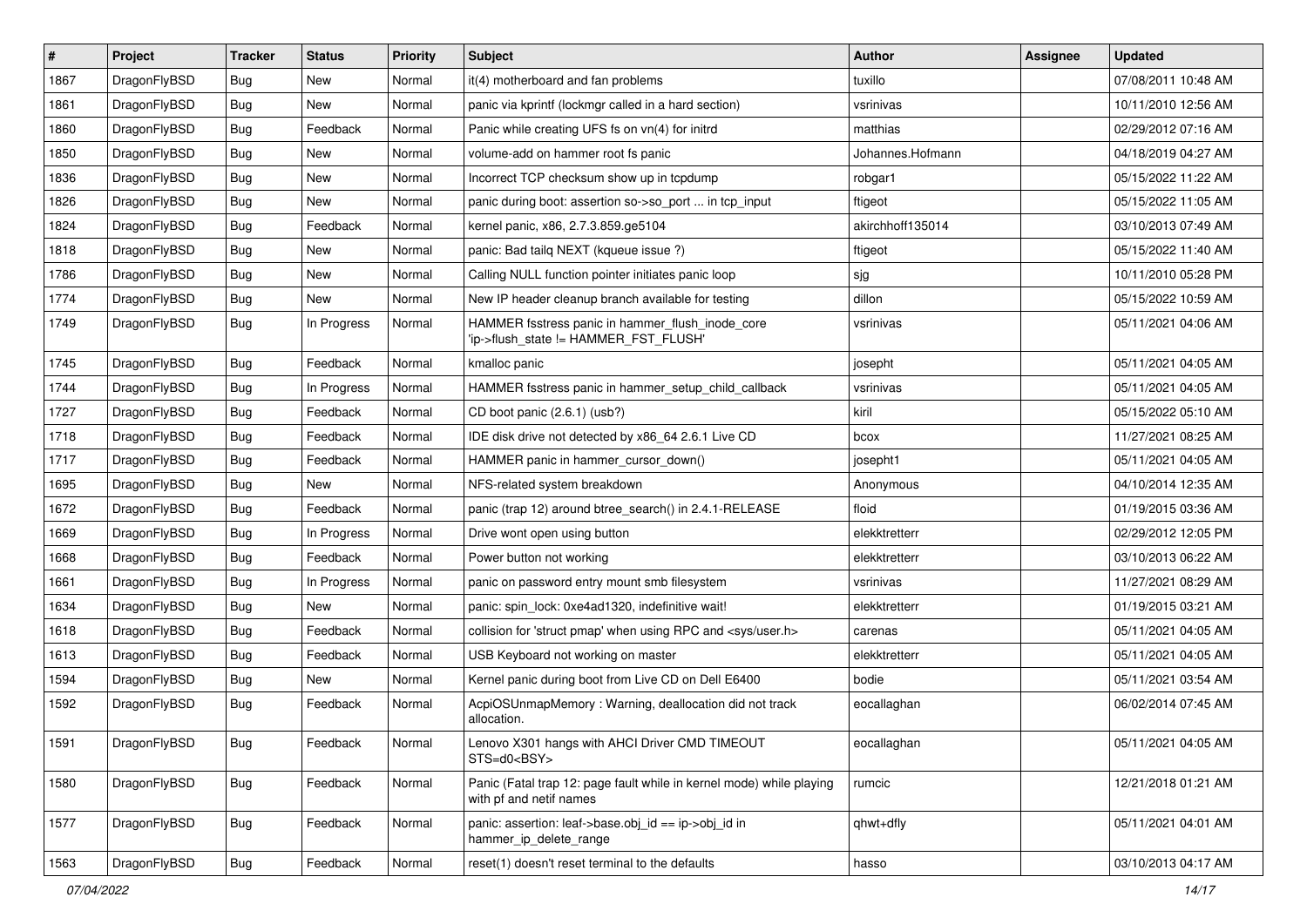| #    | Project      | <b>Tracker</b> | <b>Status</b> | <b>Priority</b> | <b>Subject</b>                                                                                                                                           | <b>Author</b>      | Assignee | <b>Updated</b>      |
|------|--------------|----------------|---------------|-----------------|----------------------------------------------------------------------------------------------------------------------------------------------------------|--------------------|----------|---------------------|
| 1560 | DragonFlyBSD | Bug            | Feedback      | Normal          | Unable to modify partition table on ThinkPad T61p during install                                                                                         | rehsack            |          | 01/15/2015 08:57 AM |
| 1559 | DragonFlyBSD | Bug            | <b>New</b>    | Normal          | kernel trap                                                                                                                                              | phma               |          | 11/27/2021 08:43 AM |
| 1525 | DragonFlyBSD | <b>Bug</b>     | New           | Normal          | boehm-gc problems                                                                                                                                        | hasso              |          | 10/13/2012 07:13 PM |
| 1521 | DragonFlyBSD | <b>Bug</b>     | Feedback      | Normal          | amd64 2.4 livecd won't mount root at boot                                                                                                                | bolapara           |          | 01/28/2018 03:45 AM |
| 1502 | DragonFlyBSD | Bug            | In Progress   | Normal          | Lock while deleting files from nohistory HAMMER directories                                                                                              | hasso              |          | 03/10/2013 04:28 AM |
| 1489 | DragonFlyBSD | <b>Bug</b>     | Feedback      | Normal          | panic: ufs dirbad: bad dir                                                                                                                               | rumcic             |          | 03/10/2013 04:34 AM |
| 1486 | DragonFlyBSD | Bug            | Feedback      | Normal          | Interrupt storm related to SATA DVD device                                                                                                               | hasso              |          | 05/11/2021 04:01 AM |
| 1481 | DragonFlyBSD | Bug            | Feedback      | Normal          | panic: assertion: kva p(buf) in soopt from kbuf (after ipfw pipe<br>show, 2.2.1-R)                                                                       | combiner           |          | 05/11/2021 04:01 AM |
| 1463 | DragonFlyBSD | Bug            | New           | Normal          | Mountroot before drives are initialized                                                                                                                  | elekktretterr      |          | 12/07/2010 01:30 PM |
| 1456 | DragonFlyBSD | Bug            | Feedback      | Normal          | Microsoft wireless desktop problems                                                                                                                      | elekktretterr      |          | 01/15/2015 08:34 AM |
| 1454 | DragonFlyBSD | Bug            | Feedback      | Normal          | Unable to boot from external USB DVD drive                                                                                                               | elekktretterr      |          | 05/11/2021 04:01 AM |
| 1448 | DragonFlyBSD | Bug            | Feedback      | Normal          | panic: assertion: tp->tt_msg->tt_cpuid == mycpuid in<br>tcp_callout_active tcp_output tcp_usr_send netmsg_pru_send<br>netmsg_service tcpmsg_service_loop | dillon             |          | 05/11/2021 04:00 AM |
| 1429 | DragonFlyBSD | Bug            | Feedback      | Normal          | vkernel bug - "mfree: m->m_nextpkt != NULL"                                                                                                              | dillon             |          | 05/11/2021 04:00 AM |
| 1387 | DragonFlyBSD | Bug            | Feedback      | Normal          | zero-size malloc and ps: kvm_getprocs: Bad address                                                                                                       | qhwt+dfly          |          | 05/11/2021 04:00 AM |
| 1368 | DragonFlyBSD | Bug            | In Progress   | Normal          | suspend signal race?                                                                                                                                     | qhwt+dfly          |          | 05/11/2021 03:51 AM |
| 1336 | DragonFlyBSD | Bug            | In Progress   | Normal          | Still looking for reports of missed directory entries w/ HAMMER                                                                                          | dillon             |          | 05/11/2021 04:00 AM |
| 1332 | DragonFlyBSD | Bug            | Feedback      | Normal          | DFBSD 2.2 - Booting usbcdrom/usbsticks on thinkpad hangs on<br>"BTX Halted"                                                                              | tuxillo            |          | 05/11/2021 04:00 AM |
| 1330 | DragonFlyBSD | Bug            | Feedback      | Normal          | Hammer, usb disk, SYNCHRONIZE CACHE failure                                                                                                              | josepht            |          | 06/02/2014 04:56 AM |
| 1313 | DragonFlyBSD | Bug            | <b>New</b>    | Low             | Signal code in kernel needs major overhaul (signal queues,<br>si code, si addr)                                                                          | hasso              |          | 05/11/2021 04:00 AM |
| 1307 | DragonFlyBSD | Bug            | In Progress   | Normal          | hammer tid -2 shows unexpected result                                                                                                                    | corecode           |          | 10/18/2016 05:29 PM |
| 1282 | DragonFlyBSD | Bug            | Feedback      | Normal          | panic (trap 12) when booting SMP kernel on Atom 330 (dual core)                                                                                          | tomaz.borstnar     |          | 05/11/2021 04:00 AM |
| 1250 | DragonFlyBSD | <b>Bug</b>     | Feedback      | Normal          | Panic upon plugging an USB flash drive into the machine                                                                                                  | rumcic             |          | 03/10/2013 05:17 AM |
| 1249 | DragonFlyBSD | <b>Bug</b>     | Feedback      | Normal          | panic: ffs_vfree: freeing free inode                                                                                                                     | rumcic             |          | 03/10/2013 05:13 AM |
| 1246 | DragonFlyBSD | <b>Bug</b>     | New           | Normal          | bad resolution (monitor desync) with livedvd                                                                                                             | Przem0l            |          | 02/18/2014 06:29 AM |
| 1218 | DragonFlyBSD | <b>Bug</b>     | In Progress   | Normal          | panic: assertion: error == 0 in hammer_start_transaction                                                                                                 | rumcic             |          | 05/11/2021 04:00 AM |
| 1194 | DragonFlyBSD | <b>Bug</b>     | New           | Normal          | SCSI errors while trying to copy photos from my camera                                                                                                   | elekktretterr      |          | 01/14/2015 04:39 PM |
| 1193 | DragonFlyBSD | <b>Bug</b>     | New           | Normal          | kernel doesn't recognize cdrom drive                                                                                                                     | nonsolosoft        |          | 01/25/2014 09:11 PM |
| 1185 | DragonFlyBSD | <b>Bug</b>     | New           | High            | need a tool to merge changes into /etc                                                                                                                   | wa1ter             |          | 02/18/2014 06:02 AM |
| 1181 | DragonFlyBSD | <b>Bug</b>     | In Progress   | Normal          | ACX111 panic                                                                                                                                             | elekktretterr      |          | 05/11/2021 04:00 AM |
| 1148 | DragonFlyBSD | <b>Bug</b>     | In Progress   | Low             | BCM4311 wireless network adapter detected but not functional                                                                                             | archimedes.gaviola |          | 05/11/2021 04:00 AM |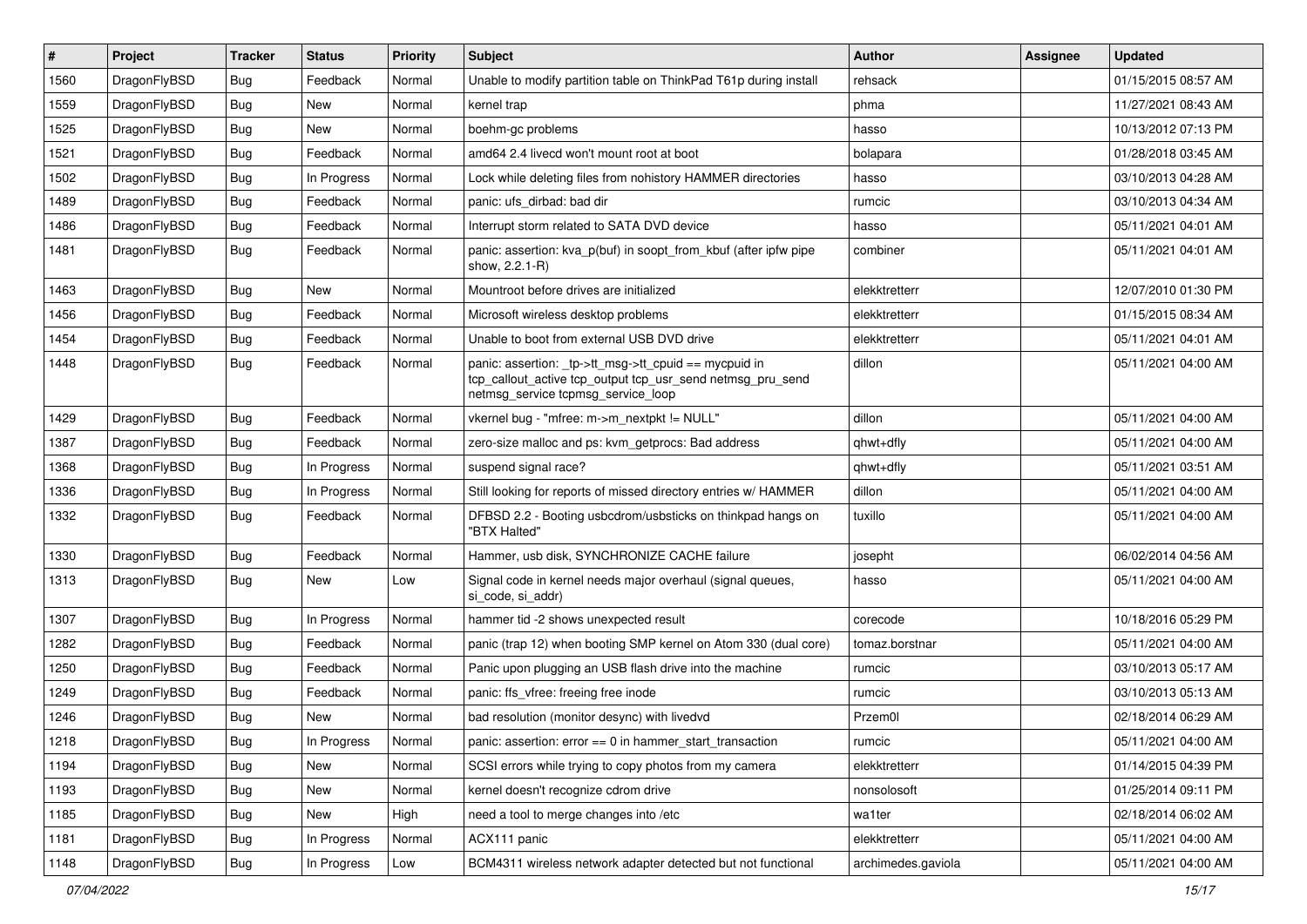| $\pmb{\#}$ | Project      | <b>Tracker</b> | <b>Status</b> | <b>Priority</b> | <b>Subject</b>                                                                          | <b>Author</b>     | <b>Assignee</b> | <b>Updated</b>      |
|------------|--------------|----------------|---------------|-----------------|-----------------------------------------------------------------------------------------|-------------------|-----------------|---------------------|
| 1144       | DragonFlyBSD | Bug            | Feedback      | Normal          | Incorrect clock under KVM                                                               | msylvan           |                 | 03/09/2013 01:17 PM |
| 1101       | DragonFlyBSD | Bug            | Feedback      | Normal          | ohci related panic                                                                      | polachok          |                 | 05/11/2021 04:00 AM |
| 989        | DragonFlyBSD | Bug            | New           | Normal          | installer/fdisk trouble with wrapped values                                             | Discodestroyer    |                 | 02/18/2014 06:27 AM |
| 979        | DragonFlyBSD | Bug            | Feedback      | Normal          | Failure-prone USB mass storage (SB600? msdosfs? CAM?)                                   | floid             |                 | 01/15/2015 08:38 AM |
| 884        | DragonFlyBSD | Bug            | In Progress   | High            | Performance/memory problems under filesystem IO load                                    | hasso             |                 | 05/11/2021 03:50 AM |
| 846        | DragonFlyBSD | <b>Bug</b>     | Feedback      | Normal          | USB bugs:usb mouse can't used!                                                          | frankning         |                 | 01/15/2015 08:36 AM |
| 806        | DragonFlyBSD | Bug            | Feedback      | Normal          | boot error on MacBook                                                                   | tralamazza        |                 | 06/04/2022 05:28 AM |
| 725        | DragonFlyBSD | Bug            | In Progress   | Low             | 'make distribution' fails w/'ro' /usr/obj                                               | c.turner          |                 | 03/09/2013 01:01 PM |
| 604        | DragonFlyBSD | Bug            | In Progress   | Normal          | 1.8.1-RELEASE - clock runs fast on mainboard ASUS P5A-B                                 | yeti              |                 | 05/11/2021 03:55 AM |
| 599        | DragonFlyBSD | Bug            | <b>New</b>    | Urgent          | 1.9.0 reproducable panic                                                                | pavalos           |                 | 12/22/2010 01:08 AM |
| 570        | DragonFlyBSD | Bug            | Feedback      | Normal          | 1.8.x: ACPI problems                                                                    | qhwt+dfly         |                 | 06/02/2014 03:45 AM |
| 331        | DragonFlyBSD | Bug            | In Progress   | Normal          | ftpsesame (aka Bridging S01E03)                                                         | bastyaelvtars     |                 | 03/09/2013 12:28 PM |
| 285        | DragonFlyBSD | Bug            | Feedback      | Low             | interrupt latency with re without ip address configured                                 | thomas.nikolajsen |                 | 02/20/2014 10:30 AM |
| 243        | DragonFlyBSD | Bug            | Feedback      | Normal          | weird behavior in the shell                                                             | swildner          |                 | 05/31/2022 02:51 PM |
| 3160       | DragonFlyBSD | Submit         | In Progress   | Normal          | State the implementation difference in pkill/pgrep manual                               | sevan             | tuxillo         | 06/03/2022 05:15 PM |
| 3145       | DragonFlyBSD | Submit         | In Progress   | Normal          | Update libelf to FreeBSD 12 current and build as base library usable<br>by ports        | davshao           | tuxillo         | 08/20/2021 03:58 PM |
| 2721       | DragonFlyBSD | Submit         | Feedback      | Low             | Some few zalloc calls to objcache ones replacements                                     | dclink            | tuxillo         | 05/11/2021 04:08 AM |
| 2717       | DragonFlyBSD | Submit         | Feedback      | Normal          | Out of range numeric handling                                                           | dclink            | tuxillo         | 05/11/2021 04:08 AM |
| 2438       | DragonFlyBSD | Submit         | Feedback      | Normal          | <b>TRIM</b> fixes                                                                       | Anonymous         | tuxillo         | 05/11/2021 03:45 AM |
| 1700       | DragonFlyBSD | Submit         | In Progress   | Normal          | skip boot2 menu on <enter></enter>                                                      | Johannes.Hofmann  | tuxillo         | 05/15/2022 08:35 AM |
| 3031       | DragonFlyBSD | Submit         | In Progress   | Normal          | Update drm/radeon to Linux 4.7.10 as much as possible                                   | davshao           | ftigeot         | 08/19/2021 12:33 PM |
| 3154       | DragonFlyBSD | Submit         | <b>New</b>    | Normal          | Update serial handling in bootloader                                                    | ddegroot          | dillon          | 11/06/2018 11:21 PM |
| 3312       | DragonFlyBSD | Submit         | <b>New</b>    | Normal          | hammer2: redundant chain modify after chain creation                                    | tkusumi           |                 | 05/15/2022 01:35 PM |
| 3276       | DragonFlyBSD | Submit         | New           | Normal          | Add option controlling whether gpt expand expands the last partition<br>(needs testing) | falsifian         |                 | 07/10/2021 03:35 AM |
| 3227       | DragonFlyBSD | Submit         | <b>New</b>    | Normal          | Add HAMMER2 instructions in the installation medium README                              | daftaupe          |                 | 03/26/2020 03:34 PM |
| 3206       | DragonFlyBSD | Submit         | <b>New</b>    | Normal          | update psm/kbd to FreeBSD 12.0 code                                                     | htse              |                 | 10/05/2019 03:49 PM |
| 3201       | DragonFlyBSD | Submit         | New           | Normal          | Fixes make search display                                                               | htse              |                 | 08/20/2021 04:02 PM |
| 3147       | DragonFlyBSD | Submit         | New           | Normal          | Enable headless installation                                                            | ddegroot          |                 | 10/09/2018 01:25 PM |
| 3142       | DragonFlyBSD | Submit         | New           | Normal          | lib/libdmsg: Unbreak using new API EVP_CIPHER_CTX_new()                                 | tkusumi           |                 | 07/08/2018 04:18 AM |
| 3135       | DragonFlyBSD | Submit         | New           | Normal          | Add EVFILT_RECV and EVFILT_SEND                                                         | tautolog          |                 | 05/25/2018 09:59 PM |
| 3041       | DragonFlyBSD | Submit         | New           | Normal          | firmware: Remove embedding of multiple images in one module.                            | Anonymous         |                 | 12/25/2020 02:15 AM |
| 2933       | DragonFlyBSD | Submit         | New           | Normal          | Remove unix domain socket support from cat(1)                                           | sevan             |                 | 08/01/2016 08:10 PM |